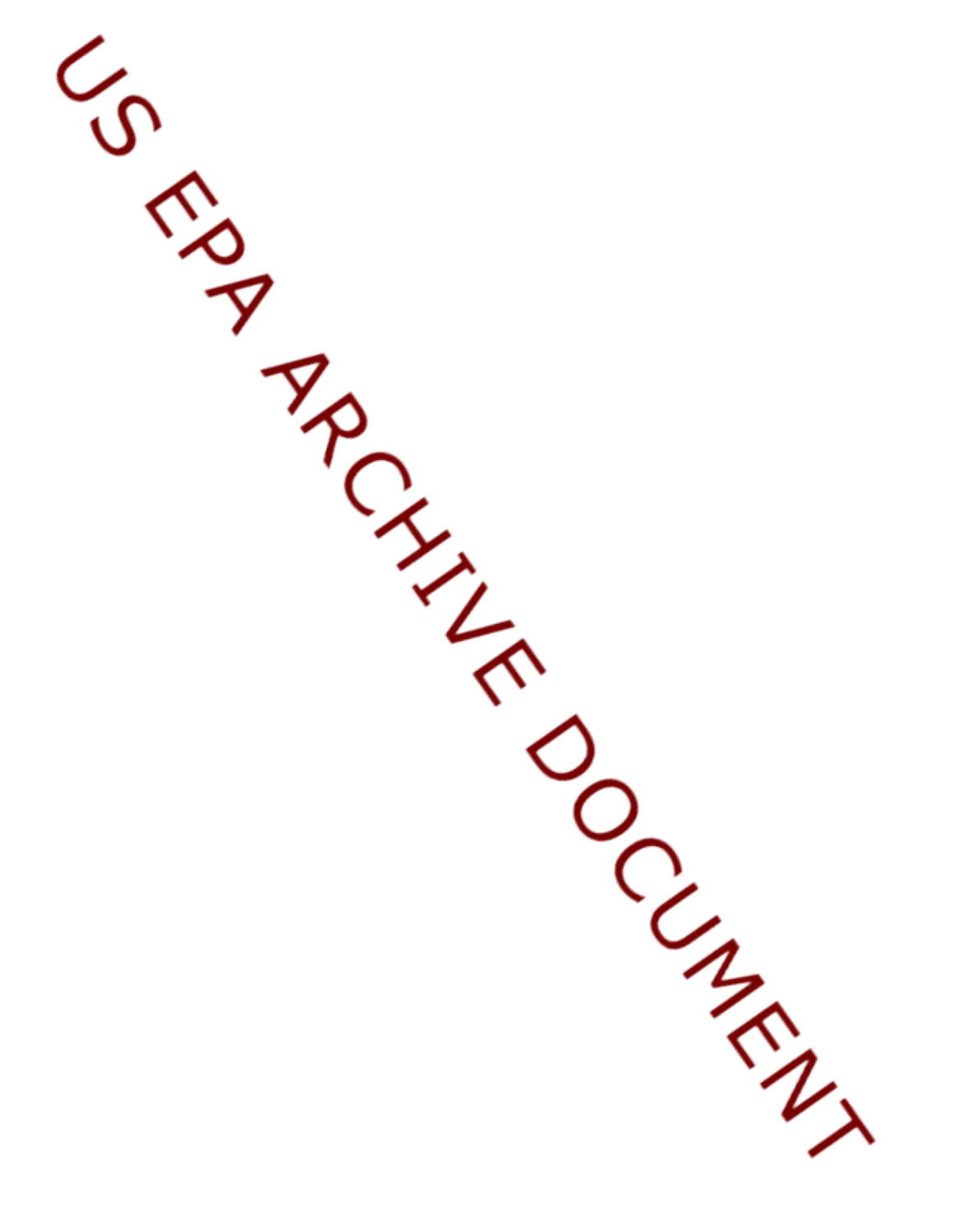# **Environmental Technology Verification Program** Advanced Monitoring Systems Center

# Test/QA Plan for Verification of Multi-Parameter Water Sensors

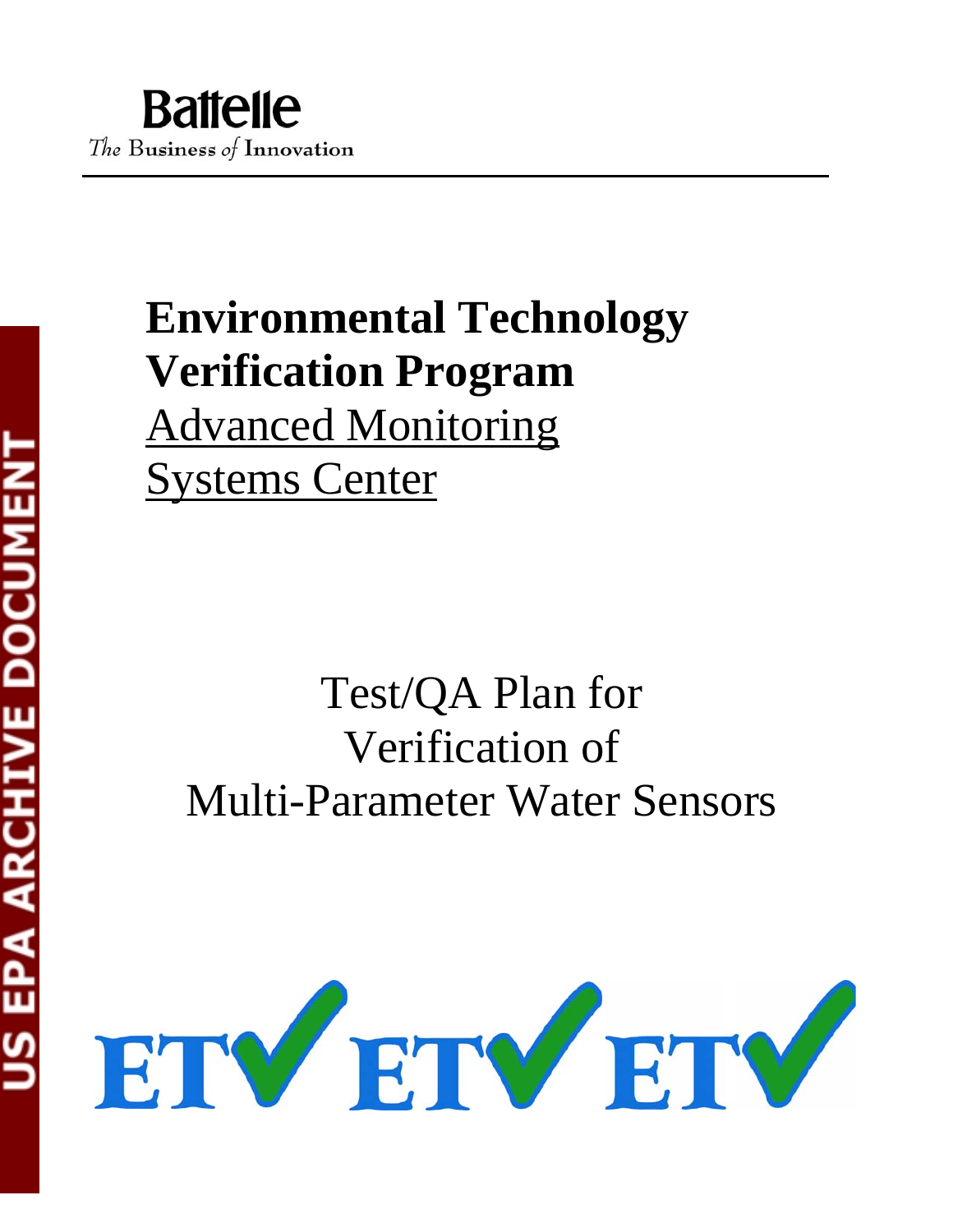## **TEST/QA PLAN**

**for**

## **Verification of Multi-Parameter Water Sensors**

**April 4, 2007** 

**Prepared by** 

**Battelle 505 King Avenue Columbus, OH 43201-2693**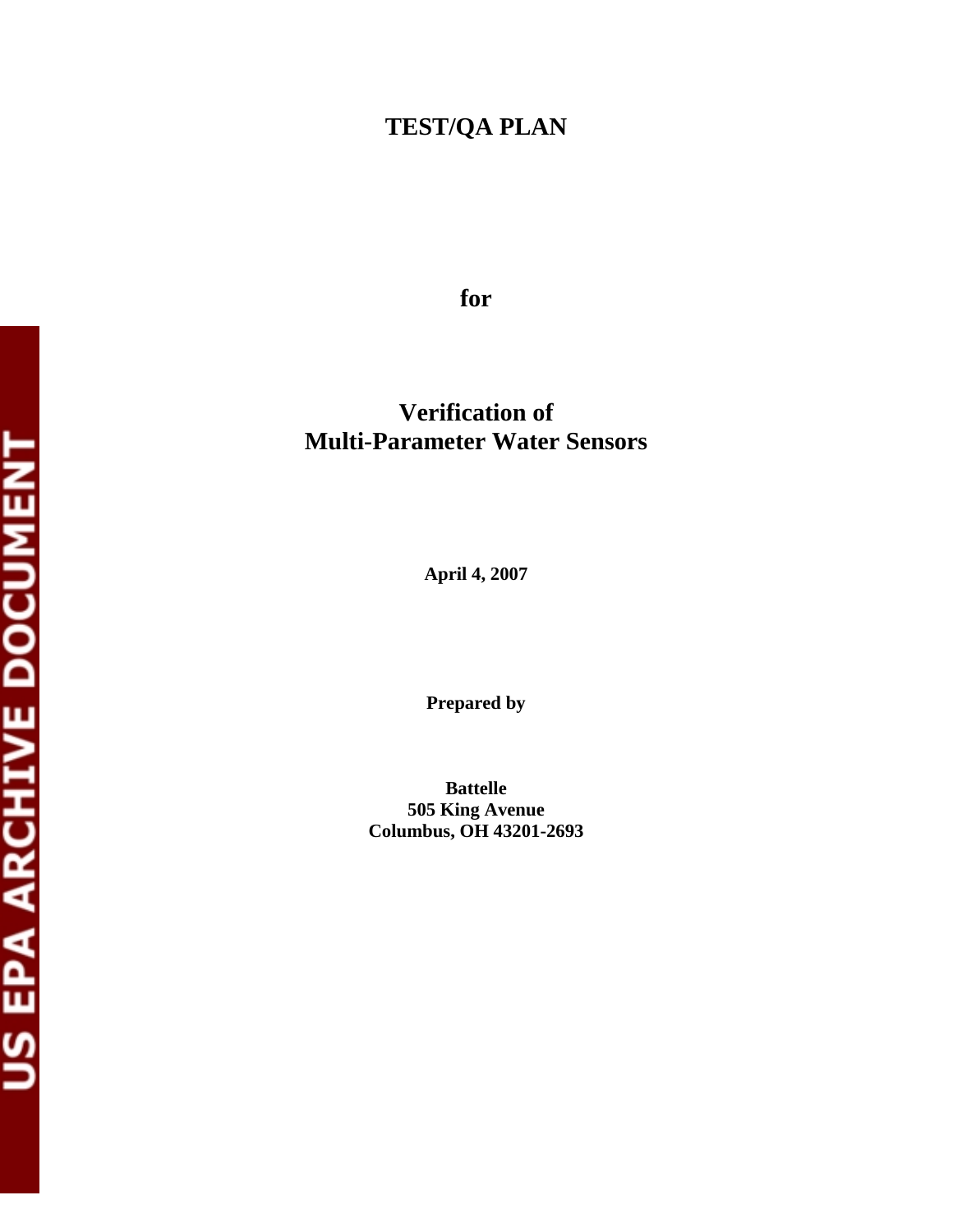Verification of Multi-Parameter Water Sensors Test/QA Plan Page 2 of 29 Version 1 April 4, 2007

## A2 TABLE OF CONTENTS

## Section Page

| A <sub>1</sub><br>A <sub>2</sub><br>A <sub>3</sub><br>A <sub>4</sub><br>A <sub>5</sub><br>A6<br>A7<br>A8<br>A <sub>9</sub><br>MEASUREMENT AND DATA ACQUISITION<br>B<br>B1<br>B <sub>2</sub><br>B <sub>3</sub><br><b>B4</b> |  |
|----------------------------------------------------------------------------------------------------------------------------------------------------------------------------------------------------------------------------|--|
|                                                                                                                                                                                                                            |  |
|                                                                                                                                                                                                                            |  |
|                                                                                                                                                                                                                            |  |
|                                                                                                                                                                                                                            |  |
|                                                                                                                                                                                                                            |  |
|                                                                                                                                                                                                                            |  |
|                                                                                                                                                                                                                            |  |
|                                                                                                                                                                                                                            |  |
|                                                                                                                                                                                                                            |  |
|                                                                                                                                                                                                                            |  |
|                                                                                                                                                                                                                            |  |
|                                                                                                                                                                                                                            |  |
|                                                                                                                                                                                                                            |  |
|                                                                                                                                                                                                                            |  |
| B <sub>5</sub>                                                                                                                                                                                                             |  |
| <b>B6</b>                                                                                                                                                                                                                  |  |
| B7                                                                                                                                                                                                                         |  |
| <b>B8</b>                                                                                                                                                                                                                  |  |
| <b>B9</b>                                                                                                                                                                                                                  |  |
| <b>B10</b>                                                                                                                                                                                                                 |  |
| $\mathsf{C}$<br>ASSESSMENT AND OVERSIGHT                                                                                                                                                                                   |  |
| C1                                                                                                                                                                                                                         |  |
| C <sub>2</sub>                                                                                                                                                                                                             |  |
| DATA VALIDATION AND USABILITY<br>D                                                                                                                                                                                         |  |
| D <sub>1</sub>                                                                                                                                                                                                             |  |
| D2                                                                                                                                                                                                                         |  |
| D <sub>3</sub>                                                                                                                                                                                                             |  |
| E                                                                                                                                                                                                                          |  |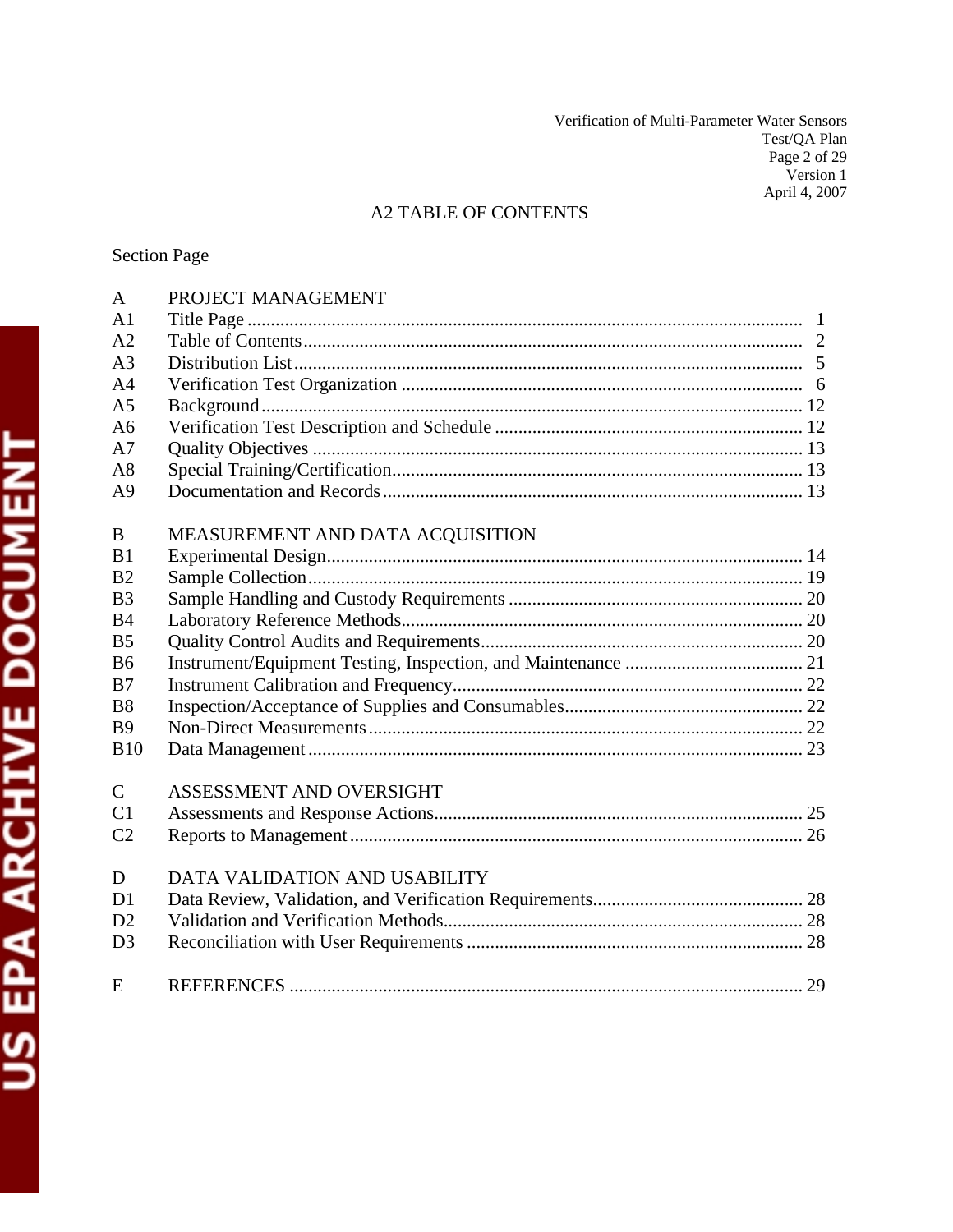Verification of Multi-Parameter Water Sensors Test/QA Plan Page 3 of 29 Version 1 April 4, 2007

## Page

## List of Figures

| List of Tables |  |
|----------------|--|
| Table 1        |  |
| Table 2        |  |
| Table 3        |  |

Table 4 Summary of Data Recording Process ................................................................ 24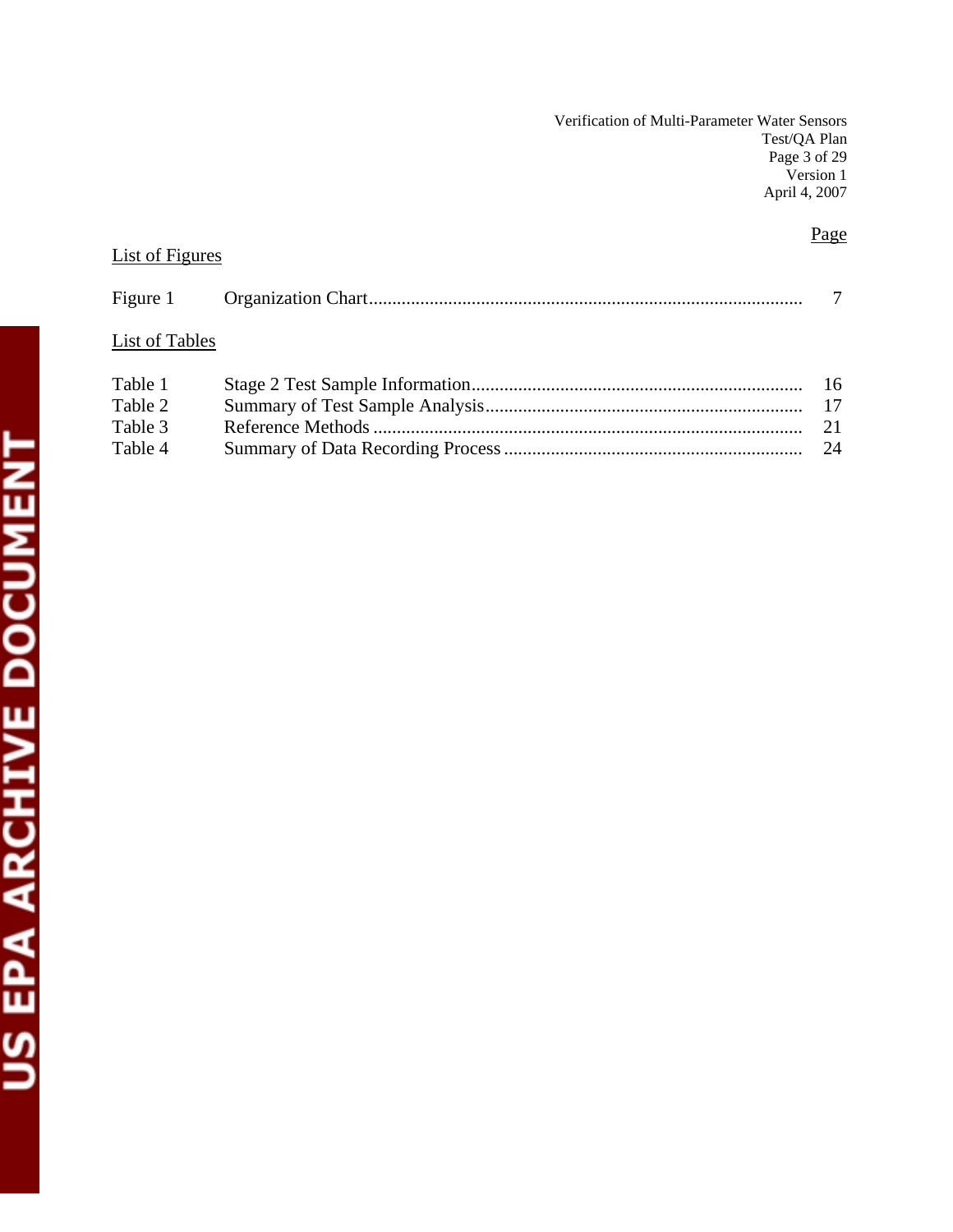Verification of Multi-Parameter Water Sensors Test/QA Plan Page 4 of 29 Version 1 April 4, 2007

ETV Advanced Monitoring Systems Center

Test/QA Plan for Verification of Multi-Parameter Water Sensors

April 4, 2007

APPROVAL:

Name \_\_\_\_\_\_\_\_\_\_\_\_\_\_\_\_\_\_\_\_\_\_\_\_\_\_\_\_\_\_\_\_\_\_

Company \_\_\_\_\_\_\_\_\_\_\_\_\_\_\_\_\_\_\_\_\_\_\_\_\_\_\_\_\_\_\_

Date \_\_\_\_\_\_\_\_\_\_\_\_\_\_\_\_\_\_\_\_\_\_\_\_\_\_\_\_\_\_\_\_\_\_\_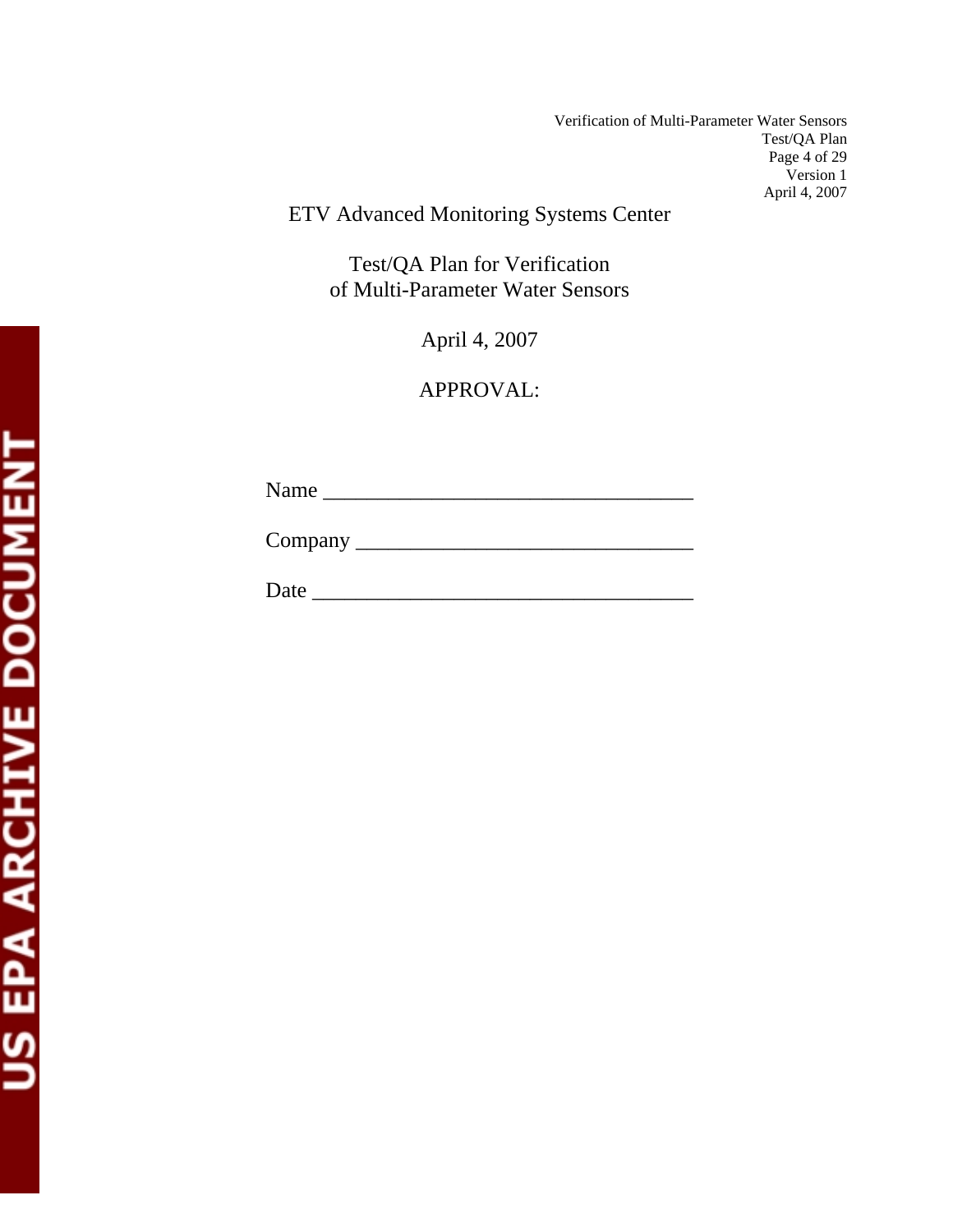Verification of Multi-Parameter Water Sensors Test/QA Plan Page 5 of 29 Version 1 April 4, 2007

## A3 DISTRIBUTION LIST

Uwe Michalak Sensicore, Inc. 745 Phoenix Drive Ann Arbor, MI 48108

Jeff Kauffman City of Columbus Division of Power and Water (CDOPW) 910 Dublin Road Columbus, OH 43215-9052

Ken Fritz USEPA Facilities 26 West Martin Luther King Drive Mail Code: 642 Cincinnati, OH 45268

Elizabeth A. Betz U.S. Environmental Protection Agency-**HEASD** National Exposure Research Laboratory E205-01 EPA Mailroom Research Triangle Park, NC 27711

Robert Fuerst U.S. Environmental Protection Agency-**HEASD** National Exposure Research Laboratory D205-05 EPA Mailroom Research Triangle Park, NC 27711

Amy Dindal Ryan James Zachary Willenberg Battelle 505 King Ave. Columbus, OH 43201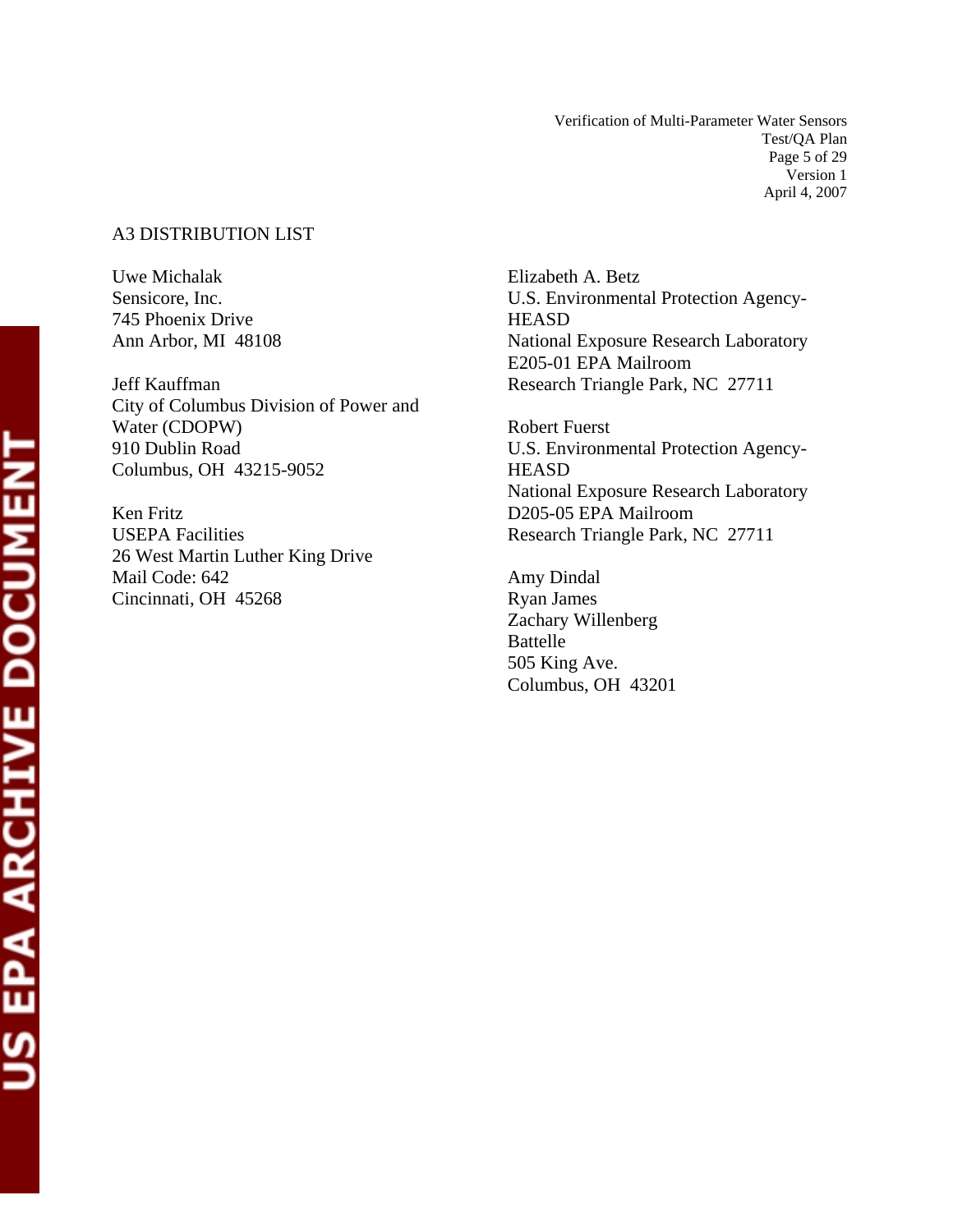#### **SECTION A**

#### **PROJECT MANAGEMENT**

#### **A4 VERIFICATION TEST ORGANIZATION**

 The verification test will be conducted under the auspices of the U.S. Environmental Protection Agency (EPA) through the Environmental Technology Verification (ETV) Program. It will be performed by Battelle, which is managing the ETV Advanced Monitoring Systems (AMS) Center through a cooperative agreement with EPA. The scope of the AMS Center covers verification of monitoring technologies for contaminants and natural species in air, water, and soil.

 The day-to-day operations of this verification test will be coordinated and supervised by Battelle personnel, with the participation of the vendor(s) who will be having the performance of their multi-parameter water sensors verified. There will be a laboratory and field component to this verification test. The laboratory testing will occur at the City of Columbus, Ohio Division of Power and Water (CDOPW). Staff from the CDOPW will participate in this test by preparing water samples with various levels of water quality parameters specified in this document, collecting drinking and surface water samples to be used as test samples, analyzing verification test samples with the technologies being verified, and conducting the reference analyses. The field component of testing will be performed by staff from the EPA National Exposure Research Laboratory (NERL) in Cincinnati, OH during an unrelated project which includes real-time water quality measurements of surface water in southern Ohio. Vendor representatives will operate their respective technologies throughout the test unless they provide training and give written consent for the verification staff to carry out these activities. Quality assurance (QA) oversight will be provided by the Battelle Quality Manager and the EPA AMS Center Quality Officer at their discretion. The organization chart in Figure 1 identifies the responsibilities of the organizations and individuals associated with the verification test. Roles and responsibilities are defined further below.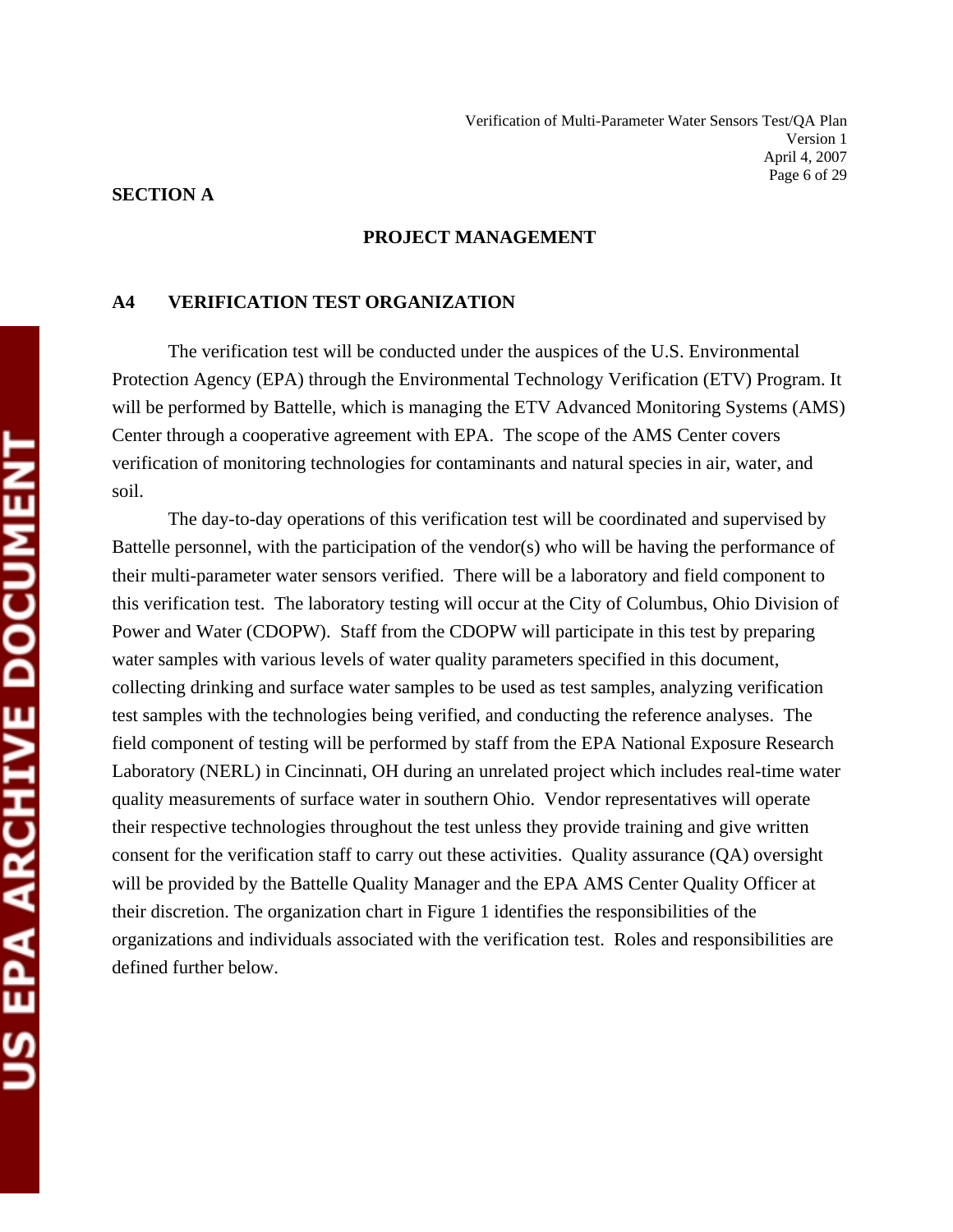Verification of Multi-Parameter Water Sensors Test/QA Plan Version 1 April 4, 2007 Page 7 of 29



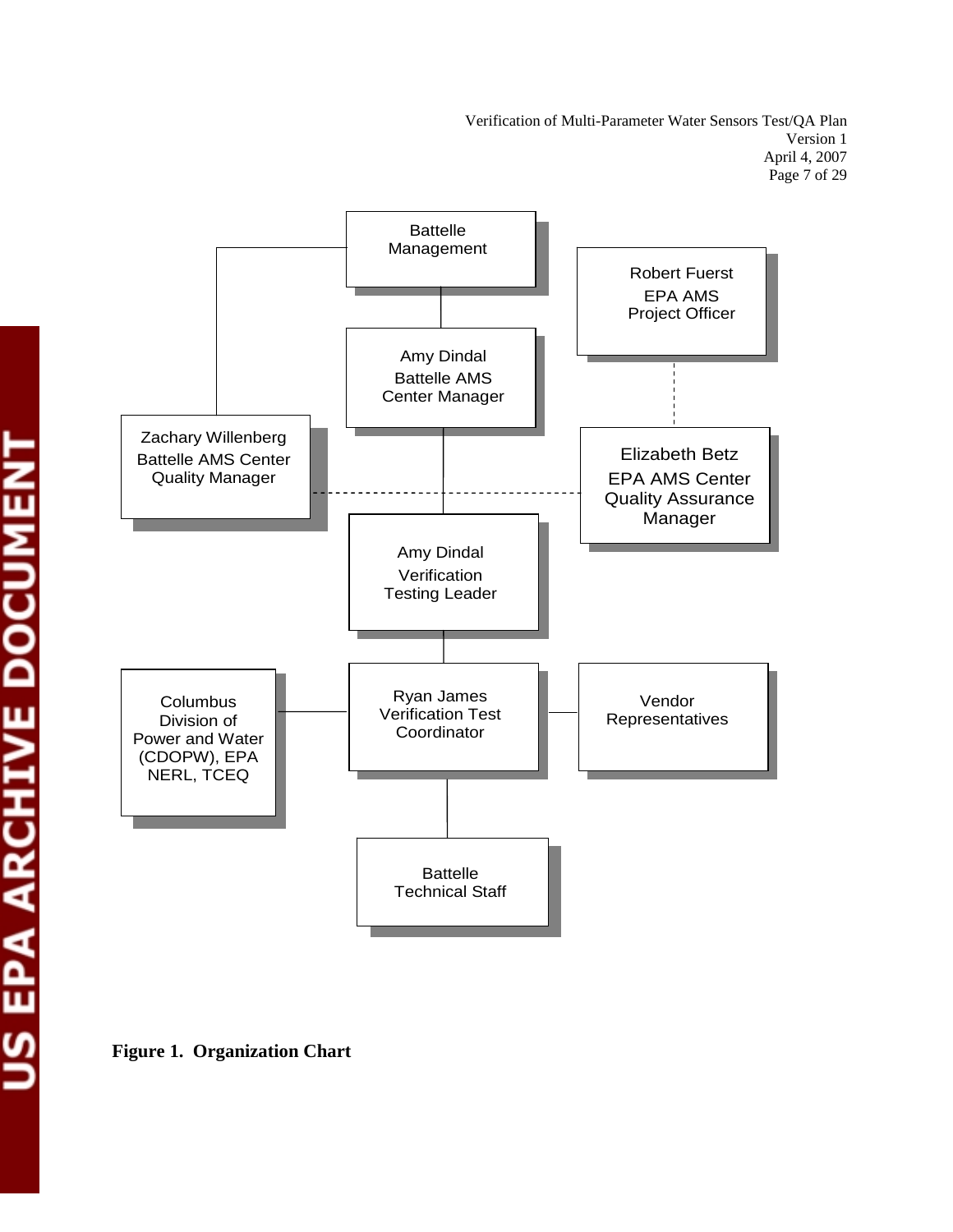## A4.1 Battelle

 Dr. Ryan James is the AMS Center Verification Test Coordinator. In this role, Dr. James will have overall responsibility for ensuring that the technical, schedule, and cost goals established for the verification test are met. Specifically, he will:

- Assemble a team of qualified technical staff to conduct the verification test.
- Direct the team (Battelle, EPA, and CDOPW staff) performing the verification test in accordance with the test/QA plan.
- Prepare the draft and final test/QA plan, verification reports, and verification statements.
- Revise the draft test/QA plan, verification reports, and verification statements in response to reviewers' comments.
- Respond to any issues raised in assessment reports and audits, including instituting corrective action as necessary.
- Serve as the primary point of contact for vendor representatives.
- Coordinate distribution of the final test/QA plan, verification reports, and statements.
- Establish a budget for the verification test and manage staff to ensure the budget is not exceeded.
- Ensure that confidentiality of sensitive vendor information is maintained.

 Ms. Amy Dindal is a Verification Testing Leader for the AMS Center and is also Battelle's manager for the AMS Center. Ms. Dindal will provide technical guidance and oversee verification testing. Specifically, she will:

- Support Dr. James in preparing the test/QA plan and organizing the testing.
- Review the draft and final test/QA plan.
- Review the draft and final verification reports and verification statements.
- Ensure that necessary Battelle resources, including staff and facilities, are committed to the verification test. Ensure that confidentiality of sensitive vendor information is maintained.
- Support Dr. James in responding to any issues raised in assessment reports and audits.
- Maintain communication with EPA's technical and quality managers.
- Facilitate a stop work order if Battelle or EPA QA staff discovers adverse findings that will compromise test results.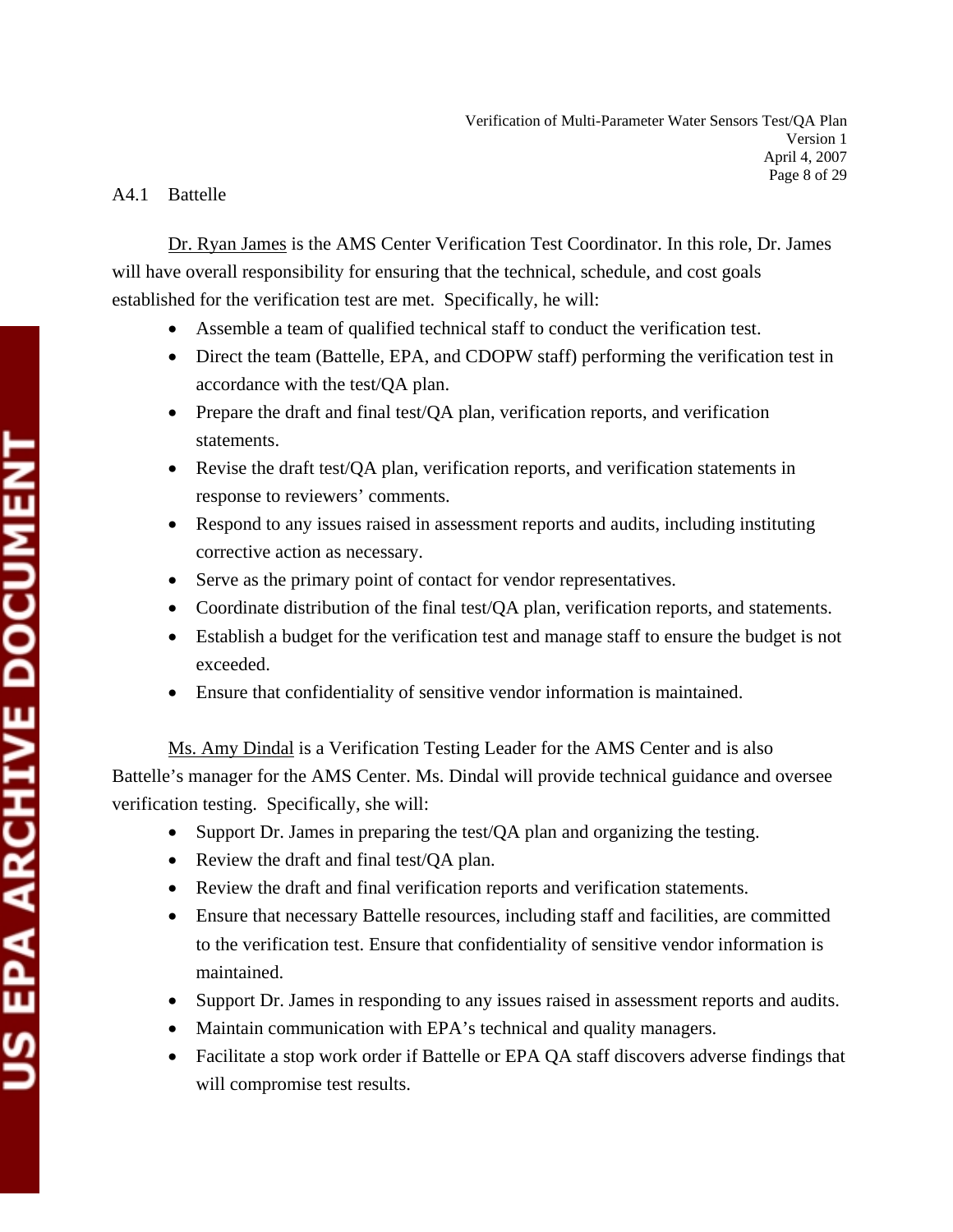Battelle Technical Staff will work with the test collaborators to conduct the testing of the multi-parameter water sensor technologies. Battelle staff will be on-site at the CDOPW at various times throughout the verification test. The responsibilities of the technical staff will be to:

Assist CDOPW in any and all aspects of performing the verification test as described in the test/QA plan. This could include test sample analysis and/or reference sample analysis.

 Mr. Zachary Willenberg is Battelle's Quality Manager for the AMS Center. Mr. Willenberg or his designee will:

- Review the draft and final test/QA plan.
- Conduct a technical systems audit at least once during the verification test.
- Audit at least 10% of the verification data.
- Prepare and distribute an assessment report for each audit.
- Verify implementation of any necessary corrective action.
- Notify Battelle's AMS Center Manager to issue a stop work order if audits indicate that data quality is being compromised.
- Provide a summary of the QA/QC activities and results for the verification reports.
- Review the draft and final verification reports and verification statements.
- Ensure that all quality procedures specified in the test/QA plan and in the AMS Center Quality Management  $Plan<sup>1</sup>$  (QMP) are followed.

## A4.2 Vendors

The responsibilities of the vendor representatives are as follows:

- Review the draft test/QA plan.
- Approve the test/QA plan prior to test initiation.
- Provide at lease two off-the-shelf multi-parameter water sensors for evaluation during the verification test.
- Provide all other equipment/supplies/reagents/consumables needed to operate their monitors for the duration of the verification test.
- Either supply a representative to operate their technology throughout the test, or provide written consent and instructions for Battelle staff to carry out these activities.
- Review the draft verification report and statement.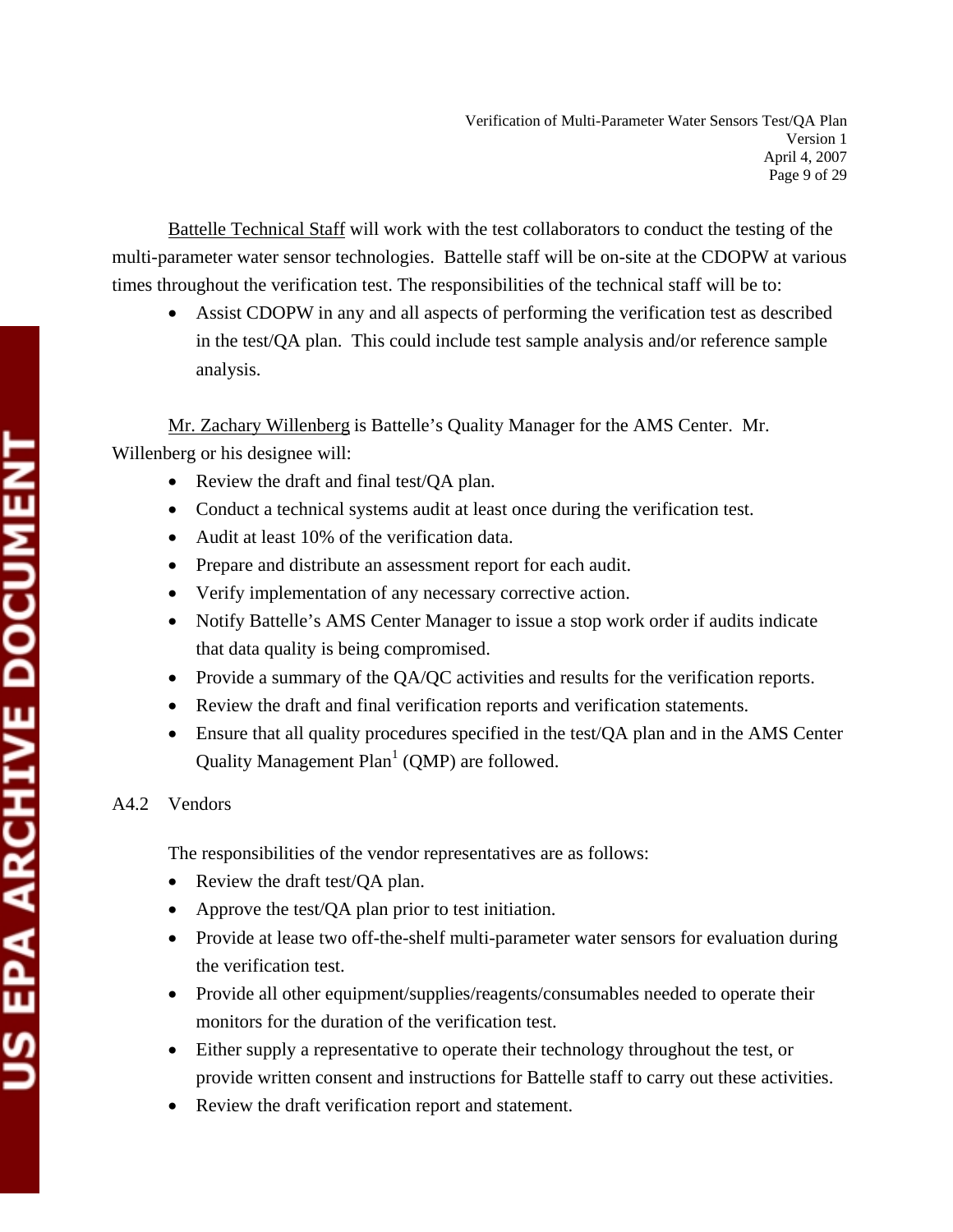## A4.3 EPA

 EPA's responsibilities in the AMS Center are based in part on the requirements stated in the "Environmental Technology Verification Program Quality Management Plan" (EPA QMP)<sup>2</sup>. The roles of the specific EPA staff are as follows:

Ms. Elizabeth Betz is EPA's AMS Center Quality Assurance Manager. For the verification test, Ms. Betz will:

- Review the draft test/QA plan.
- Perform at her option one external technical systems audit during the verification test.
- Notify the EPA AMS Center Manager of the need for a stop work order if external audit indicates that data quality is being compromised.
- Prepare and distribute an assessment report summarizing results of external audit.
- Review draft verification reports and statements.

Mr. Robert Fuerst is EPA's Project Officer for the AMS Center. Mr. Fuerst will:

- Review the draft test/QA plan.
- Approve the final test/QA plan.
- Review the draft verification reports and statements.
- Oversee the EPA review process for the verification reports and statements.
- Coordinate the submission of verification reports and statements for final EPA approval.

Dr. Ken Fritz is an ecologist within the EPA Office of Research and Development, National Exposure Research Laboratory. Mr. Fritz will direct the field measurement component of this ETV test and in doing that will:

- Provide EPA technical staff to perform verification testing in the context of real-time field analyses.
- Provide data measured by the technologies being verified for all samples analyzed as well as the corresponding data measured from other technologies used during field analyses.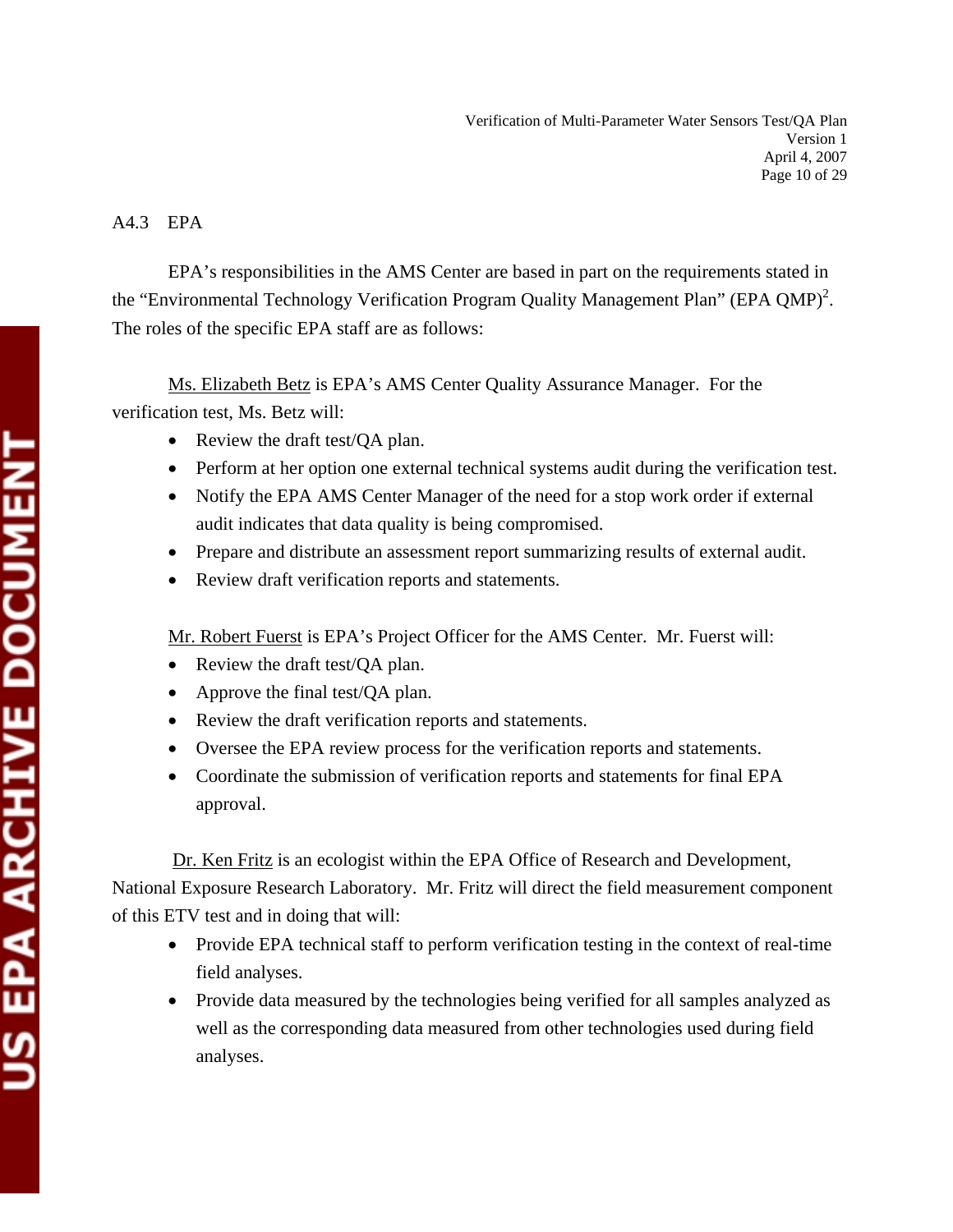• Review portions of the draft verification reports to assure accurate descriptions of the field testing and to provide technical insights on verification results

## A4.4 Texas Commission on Environmental Quality (TCEQ)

 Ms. Christine Kolbe is an aquatic scientist at TCEQ. Ms. Kolbe will direct a second field measurement component of this ETV test and in doing that will:

- Provide TCEQ technical staff to perform verification testing in the context of real-time field analyses.
- Provide data measured by the technologies being verified for all samples analyzed as well as the corresponding data measured from other technologies used during field analyses.
- Review portions of the draft verification reports to assure accurate descriptions of the field testing and to provide technical insights on verification results

## A4.5 Columbus (OH) Division of Power and Water

 Mr. Jeff Kauffman is a water analyst at CDOPW. Mr. Kauffman will be Battelle's point of contact for the laboratory measurement component of this ETV test to be conducted at the CDOPW. In this capacity he will:

- Provide CDOPW technical staff to perform verification testing in the context of laboratory analyses including test sample preparation and collection, and analyses using the technologies to be verified.
- Perform reference analyses for the water quality parameters being measured during this verification test.
- Provide data measured by the technologies being verified for all samples analyzed as well as the data collected from the applicable laboratory reference methods.
- Document any unusual conditions that could substantively affect the outcome of the verification test.
- Review portions of the draft verification reports to assure accurate descriptions of the laboratory testing and to provide technical insights on verification results.
- Provide Battelle technical staff access to the CDOPW facilities in which testing is ongoing.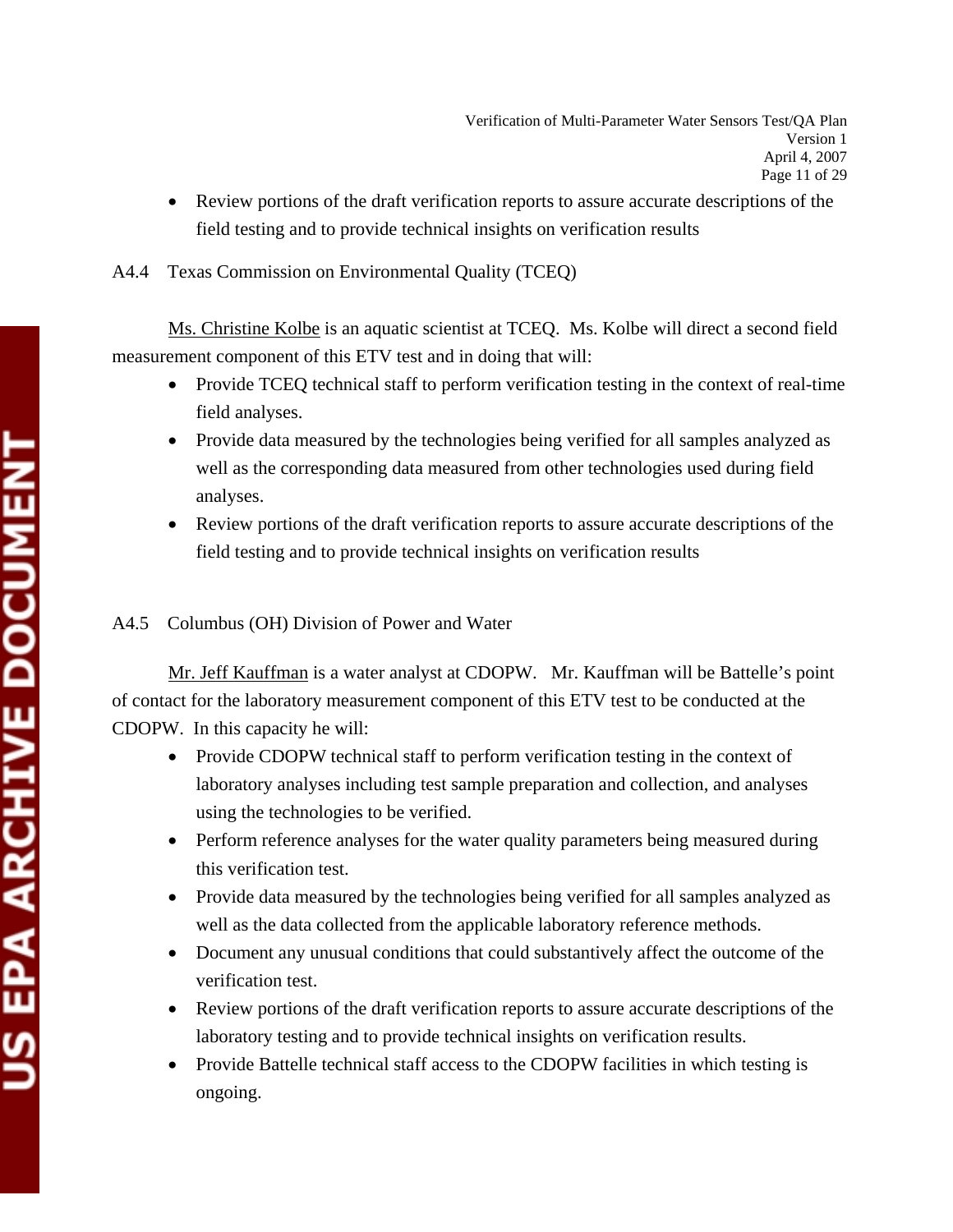#### **A5 BACKGROUND**

 The ETV Program's AMS Center does third-party verification testing of commercially available monitoring technologies that detect natural species and contaminants in air, water, and soil. A stakeholder committee of buyers and users of such technologies recommend the technology categories and technologies within those categories as priorities for testing. Multiparameter water sensors were identified as a priority technology category through the AMS Center stakeholder process.

#### **A6 VERIFICATION TEST DESCRIPTION AND SCHEDULE**

#### A6.1 Summary of Technology Category

 The multi-parameter water sensor technologies to be tested consist of sensors that measure several different water quality parameters from grab samples. This verification test will assess the performance of each sensor relative to key verification parameters including accuracy, precision, and inter-unit reproducibility. The accuracy measurements will include comparison to reference measurements where possible. In performing the verification test, Battelle will follow the technical and QA procedures specified in this test/QA plan and will comply with the data quality requirements in the AMS Center  $QMP<sup>1</sup>$ .

#### A6.2 Verification Schedule

 The verification test of multi-parameter water sensor technologies is planned to be completed during April and May of 2007. Because the field testing by EPA NERL was planned and scheduled well ahead of the development of the test/QA plan for this ETV test, the field testing was performed during the second week of September 2006, prior to approval of this test/QA plan. This was permitted because that portion of the verification test focused entirely on the technologies' ease of field portability and not as an evaluation of the sensors' quantitative performance. At the close of testing, individual reports will be drafted for each technology, reviewed, and submitted to EPA for final signature. All documents will be submitted to EPA in electronic (Microsoft Word and Adobe portable document format [PDF]) and hard copy formats.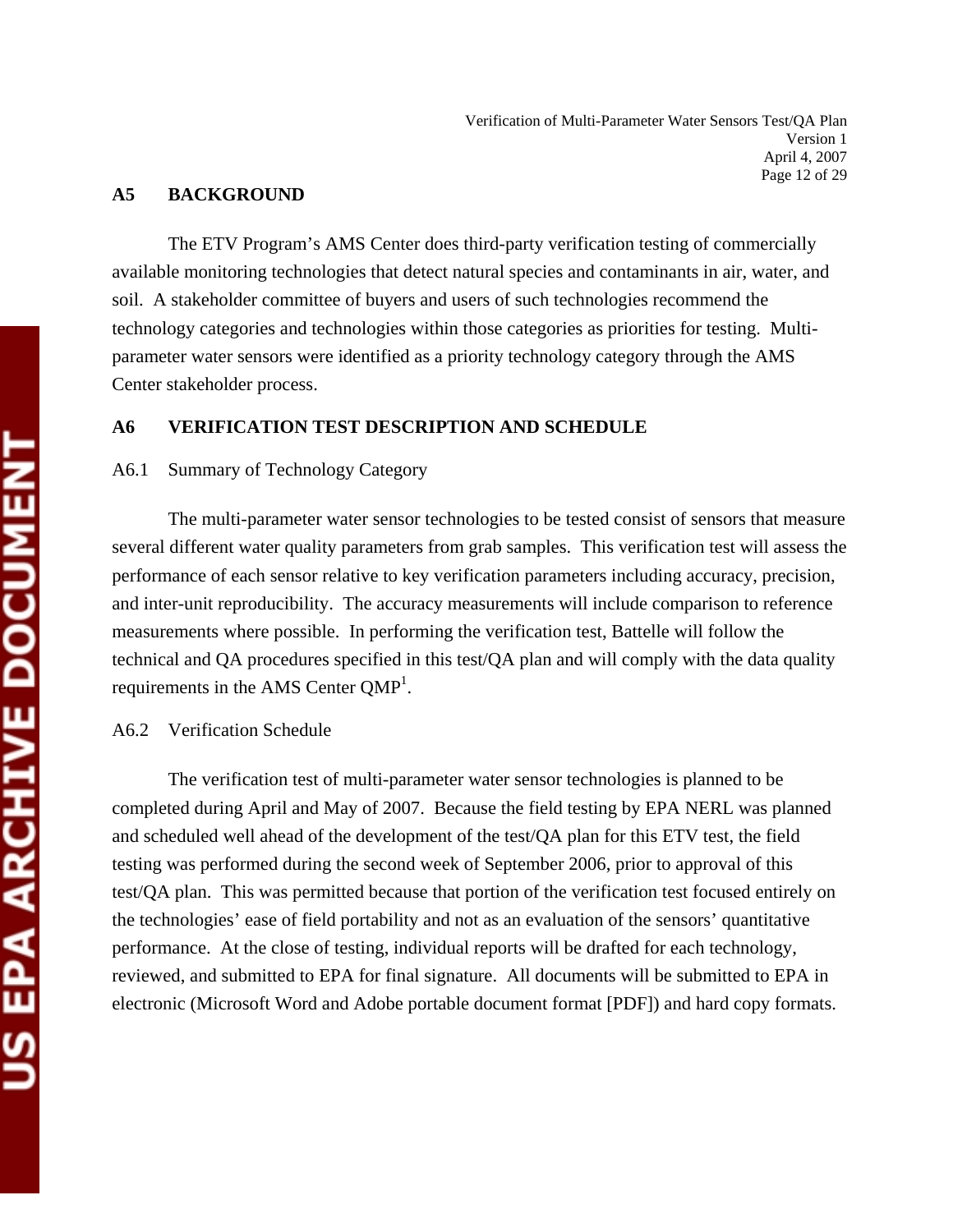#### **A7 QUALITY OBJECTIVES**

 This verification test will evaluate the performance of multi-parameter water sensor technologies. This will include a comparison of the sensor results to the results of standard laboratory reference methods. The quality of the reference measurements will be monitored by the inclusion of blank, duplicate, and performance evaluation (PE) audit samples. The PE audit samples will be analyzed by an instrument that is different from the one used for the rest of the reference analyses or that was calibrated with a different set of calibration standards. These samples are meant to independently confirm that the reference measurements are being performed correctly with accurate results. Control limits on the duplicate and PE samples are given in Section B4.

#### **A8 SPECIAL TRAINING/CERTIFICATION**

Documentation on training related to standard analytical chemistry methodology is maintained for applicable Battelle or CDOPW technical staff in training files at the respective locations. The Battelle Quality Manager will verify the presence of appropriate training records prior to the start of testing. If the vendors request that Battelle or collaborator technical staff operate and maintain their sensors during the verification test, the vendors will be required to train the Battelle or collaborator technical staff prior to the start of testing. Battelle will document this training with a consent form, signed by the vendor, which states which specific Battelle technical staff have been trained to use their sensor. All technical staff will have a minimum of a bachelor's degree in science/engineering or have equivalent work experience.

#### **A9 DOCUMENTATION AND RECORDS**

 The records for this verification test will be contained in the test/QA plan, the protocols, chain of custody forms, laboratory record books (LRB), data collection forms, electronic files (both raw data and spreadsheets), and the final verification report. All of these records will be maintained in the Verification Test Coordinator's office during the test and can be transferred to permanent storage at Battelle's Records Management Office at the conclusion of the verification test. All Battelle LRBs are stored indefinitely, either by the Verification Test Coordinator or Battelle's Records Management Office. The results from the reference measurements made by the CDOPW technical staff will be submitted to Battelle daily upon obtaining the results of the analyses. Section B10 further details the data recording practices and responsibilities.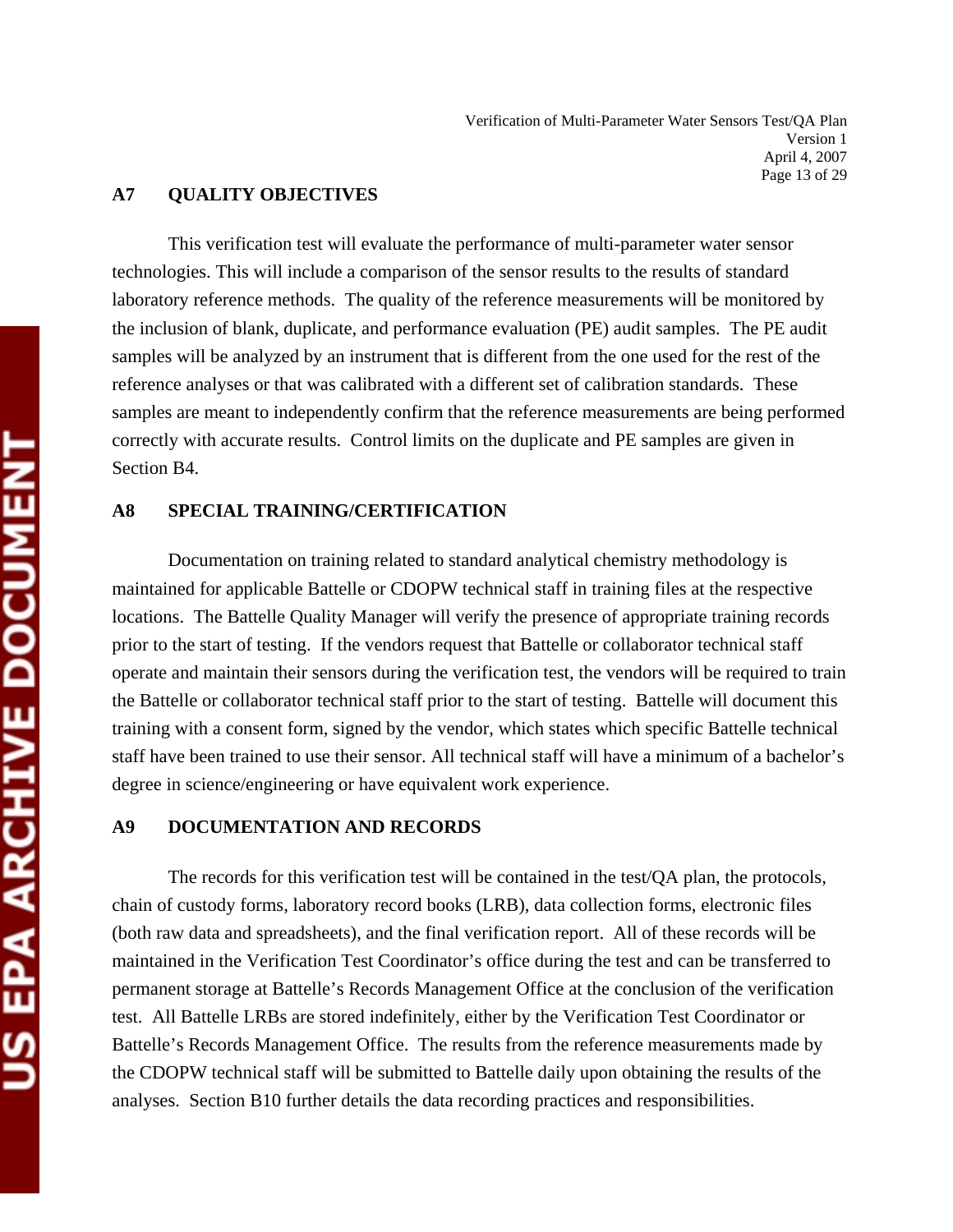#### **SECTION B**

#### **MEASUREMENT AND DATA ACQUISITION**

#### **B1 EXPERIMENTAL DESIGN**

 This verification test will specifically address verification of multi-parameter water sensor technologies by evaluating the accuracy of the water quality measurements made by each technology in 1) ASTM Type II deionized (DI) water fortified with chemicals to provide various water quality measurements across the working range of the sensor, 2) finished drinking water, and 3) untreated source water samples. Precision of the sensors will be evaluated by analyzing replicate samples on one day and repeating some of the analyses over a period of several days. Two identical sensors will be tested simultaneously to compare their results. The drinking water analyzed by the multi-parameter water sensors will be from the Columbus, Ohio distribution system. Because only one geographical region is represented by the water system used for this verification test, this is not intended to be an exhaustive study or to represent all possible water types that could be tested.

The multi-parameter water sensors will be evaluated for the following parameters:

- Accuracy comparison to results from standard laboratory reference analyses for DI water, drinking water within the treatment process, finished drinking water, and untreated source water test samples
- Precision repeatability from sample replicates analyzed on the same day and across several days
- Inter-unit reproducibility comparison of results from two identical sensors
- Field portability operation during remote field site analysis
- Ease of use general operation, data acquisition, set-up, demobilization, required maintenance

#### B1.1 Stage 1 – Field Analyses

 The first stage of this verification test will evaluate the ease of using the multi-parameter water sensor technologies during a field water quality study with two collaborators. The ETV program is collaborating with 1) EPA NERL who conducted a short term field analysis campaign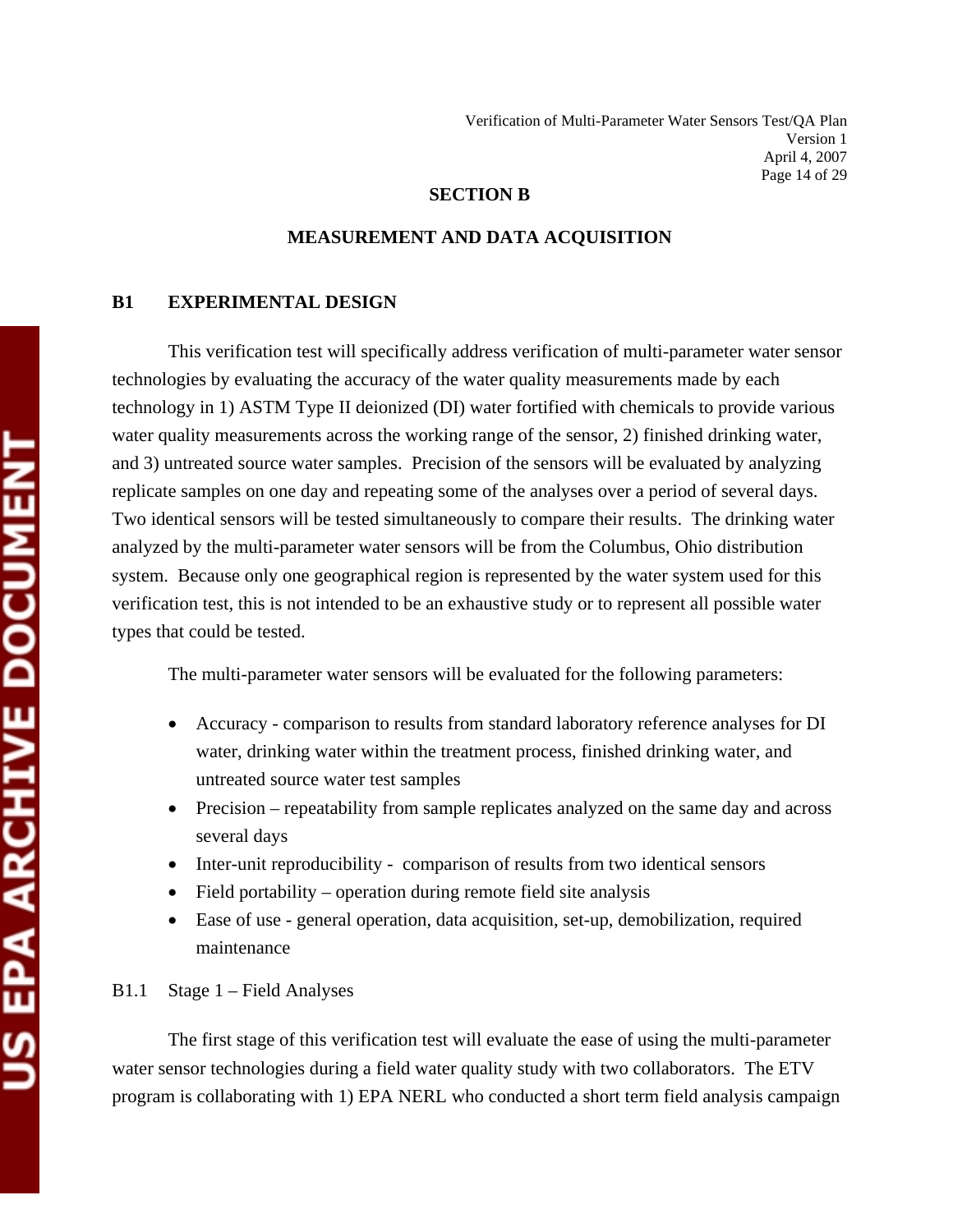Verification of Multi-Parameter Water Sensors Test/QA Plan Version 1 April 4, 2007 Page 15 of 29

during 2006 that consisted of measuring temperature, pH, and conductivity throughout Shayler's Run, a stream that flows into the East Fork of the Little Miami River in southern Ohio and 2) the TCEQ who is going to conduct a similar sampling campaign in western Texas on the Rio Grande River. These studies are independent from the ETV test, but EPA, NERL, and TCEQ have agreed to collaborate by taking the technologies to be verified with them and performing single analyses at some of the measurement locations included in their studies. Because of the rugged terrain that the analysis teams traverse to make these measurements, no grab samples will be transported for reference analysis during this stage of the testing. However, the pH, conductivity, and temperature measurements made by the EPA (using other portable sensors) and TCEQ may be compared with the technologies being verified. However, the primary evaluation of sensor accuracy will take place during Stages 2 and 3.

#### B1.2 Stage 2 – Laboratory Testing of DI Water Samples

The second stage of the verification test will test the accuracy and precision of the sensors with respect to accepted laboratory reference methods. This will be done by preparing test solutions with water quality measurements that span the working range of the sensors. Table 1 gives the levels of each water quality parameter that will be analyzed. For example, the pH component of the sensors will be tested by preparing test solutions that cover the pH ranges from acidic (pH 4-6), neutral (pH 7), and alkaline (pH 8-10). Table 1 also shows groupings of the water quality parameters that will be evaluated by analyzing a single solution prepared for that purpose. The monochloramine and pH measurements will each be evaluated in unique solutions, but the other parameters will be grouped. The table also includes the key components and/or critical aspects of each solution's preparation. Three replicates of each of these test solutions will be analyzed blindly and in random order on each of three separate days to evaluate the short term repeatability over minutes or hours and the repeatability of the sensors over a multi-day period. Two identical sensors will be evaluated in the same way for the inter-unit reproducibility evaluation. The first set of analyses will be performed on Day 1 or 2, the second on Day 6 or 7, and the third on Day 12 or 13. The stability of the free chlorine solutions will require that they be prepared on each analysis day, but the other solutions should be stable so they will be prepared just once and then stored in closed containers in a refrigerator. These samples will be prepared from National Institute of Standards and Technology (NIST) traceable standards or other primary standards. However, to confirm that the solutions were prepared properly, at least one test sample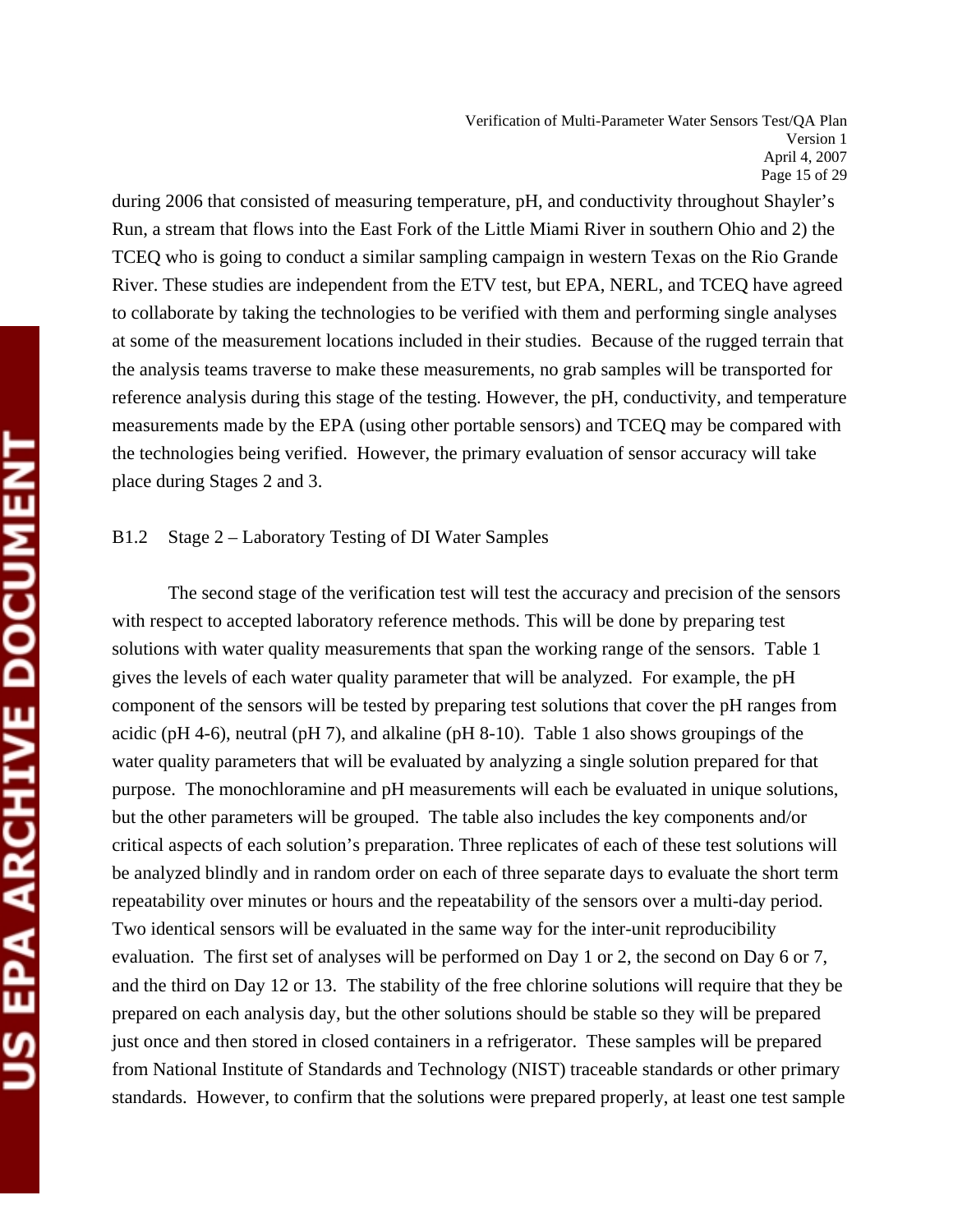of each specific water quality parameter will be measured using the laboratory reference methods described in Section B.4.

| <b>Parameter</b> | <b>Water Quality</b>       | <b>Test Sample Preparation</b>                                             |                                              |  |
|------------------|----------------------------|----------------------------------------------------------------------------|----------------------------------------------|--|
| <b>Grouping</b>  | <b>Parameter</b>           | <b>Levels</b>                                                              | (all samples in DI water)                    |  |
| 1                |                            | 5, 7, 10 (pH units)                                                        | Citrate, phosphate, and borate buffers,      |  |
|                  | pH and temperature         |                                                                            | respectively, prepared at appropriate pHs    |  |
| $\boldsymbol{2}$ | Alkalinity and             | 22, 130, and 240 mg/L                                                      | Anhydrous sodium bicarbonate dissolved in DI |  |
|                  | Carbon Dioxide             | CaCO <sub>3</sub>                                                          | water                                        |  |
| 3                | Calcium                    | 7, 50, and 90 mg/L                                                         | Calcium chloride (pH 8.3)                    |  |
|                  | Ammonia                    | $0.1, 0.8, 1.5$ mg/L                                                       | Ammonium chloride (pH 8.3)                   |  |
|                  | Conductivity               | 100, 900, 1700 μS/cm                                                       | Sodium chloride (pH 9.0)                     |  |
| 4                | Free Chlorine              | $0.2, 1.2, 2.2$ mg/L                                                       | Sodium hypochlorite (pH 9.0)                 |  |
|                  | Oxidation /                | Use the free chlorine solutions to generate a range of oxidation reduction |                                              |  |
|                  | <b>Reduction Potential</b> | potentials.                                                                |                                              |  |
| 5                | Monochloramine             | $0.2, 1.2, 2.2$ mg/L                                                       | Addition of ammonium chloride to Solution #4 |  |
|                  |                            |                                                                            | with a 15 minute reaction time $(pH>9)$      |  |

**Table 1. Stage 2 Test Sample Information** 

mg/L – milligram per liter

μS/cm – microSiemens per centimeter

#### B1.3 Stage 3 – Laboratory and Field Testing of Drinking and Surface Water Samples

The third stage of this verification test will evaluate the performance of the multiparameter water sensors when analyzing samples of finished drinking water drinking water within the treatment process, and untreated surface and ground source water. Throughout the verification test, at least 10 samples (6 finished drinking water, 2 "in-process" water, and 2 source waters) will be collected. At least four of these samples will be analyzed upon collection and then immediately returned to the laboratory for reference analysis so that comparison between the two measurements is valid. When possible, the reference measurement will be performed at the location of the field measurement. In addition to these field measurements, all 10 samples will be returned to the laboratory for analysis using the technologies being verified and all of the reference analysis. Each of these samples will be analyzed in triplicate by the multi-parameter water sensors and then compared to the reference method results from these same samples. The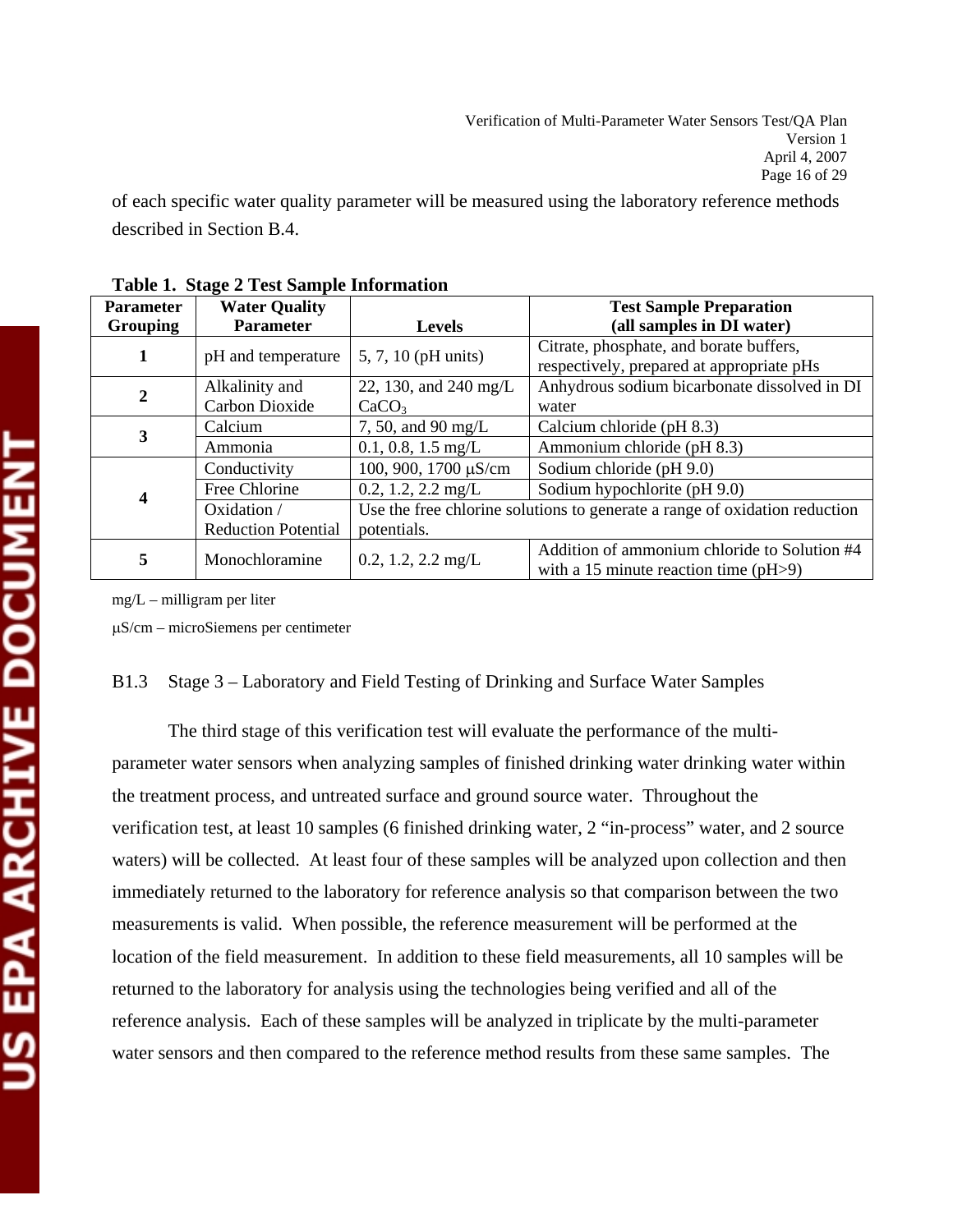will evaluate the degree to which the sensor response drifts throughout the lifetime of the sensor.

Table 2 summarizes the samples that will be analyzed in Stages 1-3 of this verification test and what reference sample analyses are being performed.

|                                                                                                                     | <b>Minimum</b><br>Number of                           |                                                                                                                                                                                                                                                                                                                                                                                                                                                             |  |
|---------------------------------------------------------------------------------------------------------------------|-------------------------------------------------------|-------------------------------------------------------------------------------------------------------------------------------------------------------------------------------------------------------------------------------------------------------------------------------------------------------------------------------------------------------------------------------------------------------------------------------------------------------------|--|
| <b>Testing Stage</b>                                                                                                | <b>Samples</b>                                        | <b>Summary of Test Sample Analysis</b>                                                                                                                                                                                                                                                                                                                                                                                                                      |  |
| 1 – Field Analysis                                                                                                  | 10 samples<br>with no<br>replicate<br>analysis        | EPA will use the technologies for field analysis by analyzing<br>one sample collected from at least 10 different locations. No<br>reference measurements will be made, only a possible<br>comparison with a handheld sensor routinely used by EPA.                                                                                                                                                                                                          |  |
| 45 samples<br>$2 -$ Laboratory<br>analyzed in<br><b>Testing of DI</b><br>triplicate<br><b>Samples</b><br>(7 blanks) |                                                       | Each measurement level given in Table 1 will be analyzed in<br>triplicate on three different days over a multi-day period. The<br>first analysis will be performed on Day 1 or 2, the second on<br>Day 6 or 7, and the third on Day 12 or 13. Reference<br>measurements will be made on each solution on each day.                                                                                                                                          |  |
| $3 -$ Laboratory<br>and Field Testing<br>of Drinking and<br><b>Untreated Source</b><br><b>Water Samples</b>         | 10 samples<br>analyzed in<br>triplicate<br>(2 blanks) | CDOPW will collect and analyze (in triplicate) at least 10 total<br>samples (6 finished drinking water, 2 "in-process" waters, and 2<br>source waters); reference measurements will be performed on<br>each sample. Analysis of 4 of these 10 samples will occur at the<br>field location, and samples will be returned to the laboratory<br>immediately for reference analysis. When possible reference<br>measurements will also occur at the field site. |  |

**Table 2. Summary of Test Sample Analysis** 

## B1.4 Statistical Analysis

## *B1.4.1 Percent Difference*

 Depending on the stage of testing, results from the analysis of drinking and source water samples by the multi-parameter water sensors will be compared to the results obtained from another sensor (Stage 1) or results obtained from a reference method (Stages 2 and 3). The results for each sample will be recorded, and the accuracy will be expressed in terms of the percent difference (%D), as calculated from the following equation:

$$
\%D = \left(\frac{C_s - C_{\kappa}}{C_{\kappa}}\right) \times 100\tag{1}
$$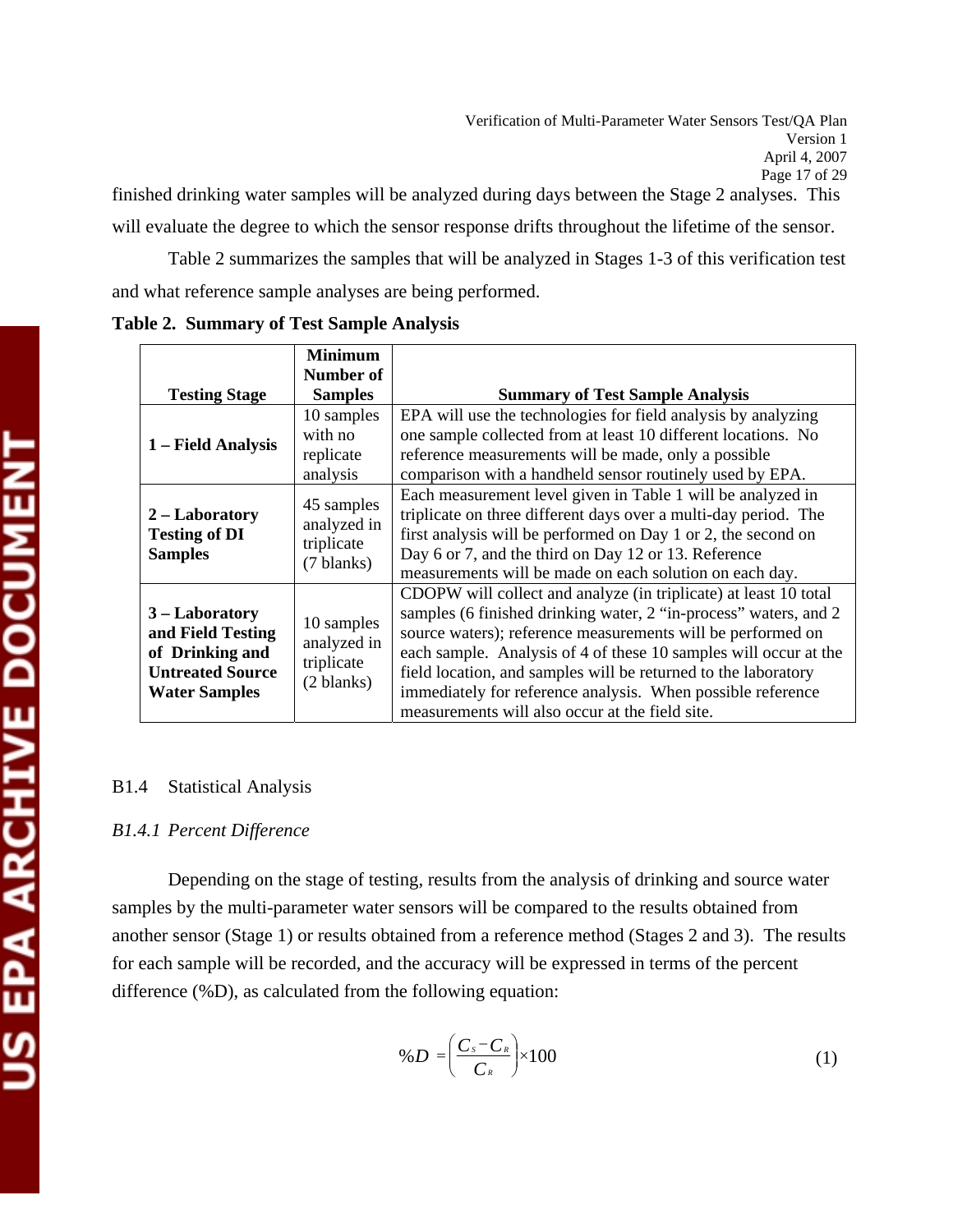where  $C_R$  is the value from each stage (as described above) with which each sensor measurement is being compared and  $C<sub>S</sub>$  is the result from the sensor. This calculation will be performed for each of the parameters measured by each sensor. Ideally, if the sensor result and value being compared are the same, there would be a percent difference of zero. Percent difference will be assessed independently for each sensor provided by the vendor to contribute to the inter-unit reproducibility evaluation.

#### *B1.4.2 Precision*

Precision will be evaluated across two different time periods during this verification test. The first will evaluate the repeatability of the sensor across equivalent samples analyzed in triplicate on the same day and the second will evaluate the repeatability of the sensor across several days. In both cases, precision will be evaluated by calculating the standard deviations of both sets of repeated measurements:

$$
S = \left[\frac{1}{n-1} \sum_{k=1}^{n} \left(C_s - \overline{C_s}\right)^2\right]^{1/2}
$$
 (2)

where n is the number of replicate samples,  $C_s$  is the water quality parameter measured for the  $k^{\text{th}}$ sample, and  $\overline{C}_s$  is the average water quality parameter measurement of the replicate samples. The multi-parameter water quality sensor precision at each concentration level will be reported in terms of the relative standard deviation (RSD), shown in Equation 3:

$$
RSD = \left| \frac{S}{\overline{C_s}} \right| \times 100 \tag{3}
$$

#### *B1.4.3 Inter-Unit Reproducibility*

 The results obtained from identical units of each sensor will be compiled independently for each analyzer and compared to assess inter-unit reproducibility. The results will be interpreted using a two-sided *t*-test, a linear regression of the unit 1 results plotted verses the unit 2 results, or other appropriate comparison, to assess whether significant differences exist between the units tested. This evaluation will be conducted for Stages 2 and 3.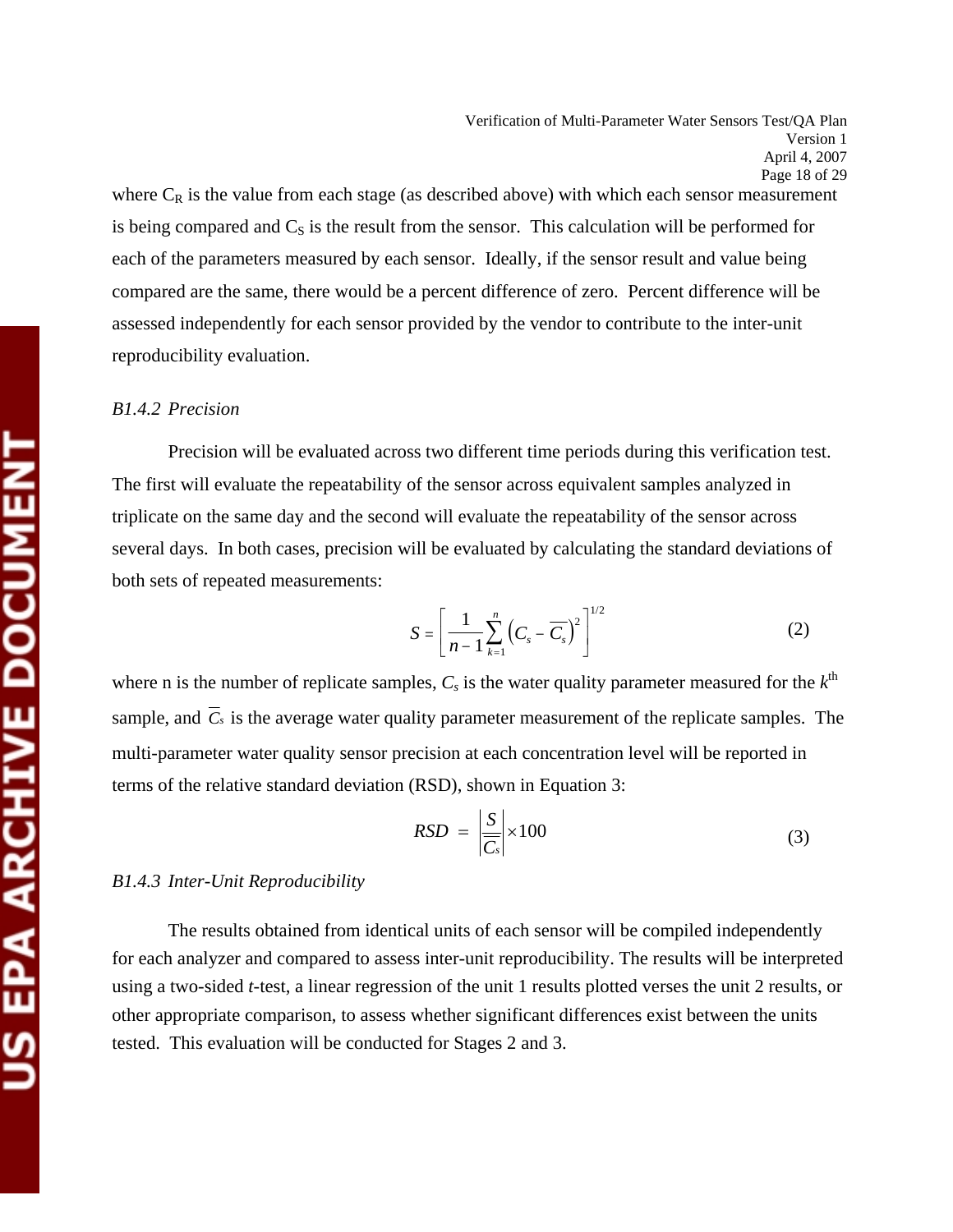## B1.5 Reporting

 The statistical comparisons described above will be conducted separately for each of the sensors being tested, and information on the additional performance parameters such as ease of use, level of maintenance, calibration, and set-up/demobilization will be compiled and reported. Separate verification reports will be prepared for each sensor that is tested. Each report will show separate verification results from the duplicate sensors undergoing testing, along with calculations of the inter-unit reproducibility of the technology. For each test, the verification report will present the test procedures and test data, as well as the results of the statistical evaluation of those data.

 All interaction with the sensors (such as during maintenance, cleaning, and calibration) will be documented at the time of the test and reported. In addition, descriptions of the datarecording procedures, use of vendor-supplied software, consumables used, and required reagents will be presented in the report. The verification report will briefly describe the ETV program, the AMS Center, and the procedures used in verification testing. These sections will be common to each verification report. The results of the verification test will then be stated quantitatively, as described in section B1.4 without comparison to any other technology tested or comment on the acceptability of the technology's performance.

## **B2 SAMPLE COLLECTION**

 As described above, Stage 1 testing of the multi-parameter water sensors will consist of an evaluation of the field portability of the technologies. Because of the remote locations at which these measurements will be made, no grab samples for reference method analyses will be collected. During Stage 2, test solutions that intentionally alter the water quality parameters across the working range of the sensor will be prepared. For confirmation of the accuracy of solution preparation, at least one of the levels of each water quality parameter measured will be analyzed by the laboratory reference method as well as by the technologies being verified. No sample collection will be required as the analysis will be performed on the excess test solution made from DI water. Stage 3 testing will use finished drinking water and source water samples collected by CDOPW staff. The drinking water samples will be collected in 500mL high density polyethylene containers from pumping or tank locations throughout the Columbus, Ohio water distribution system and the source water samples will be collected in a similar manner from the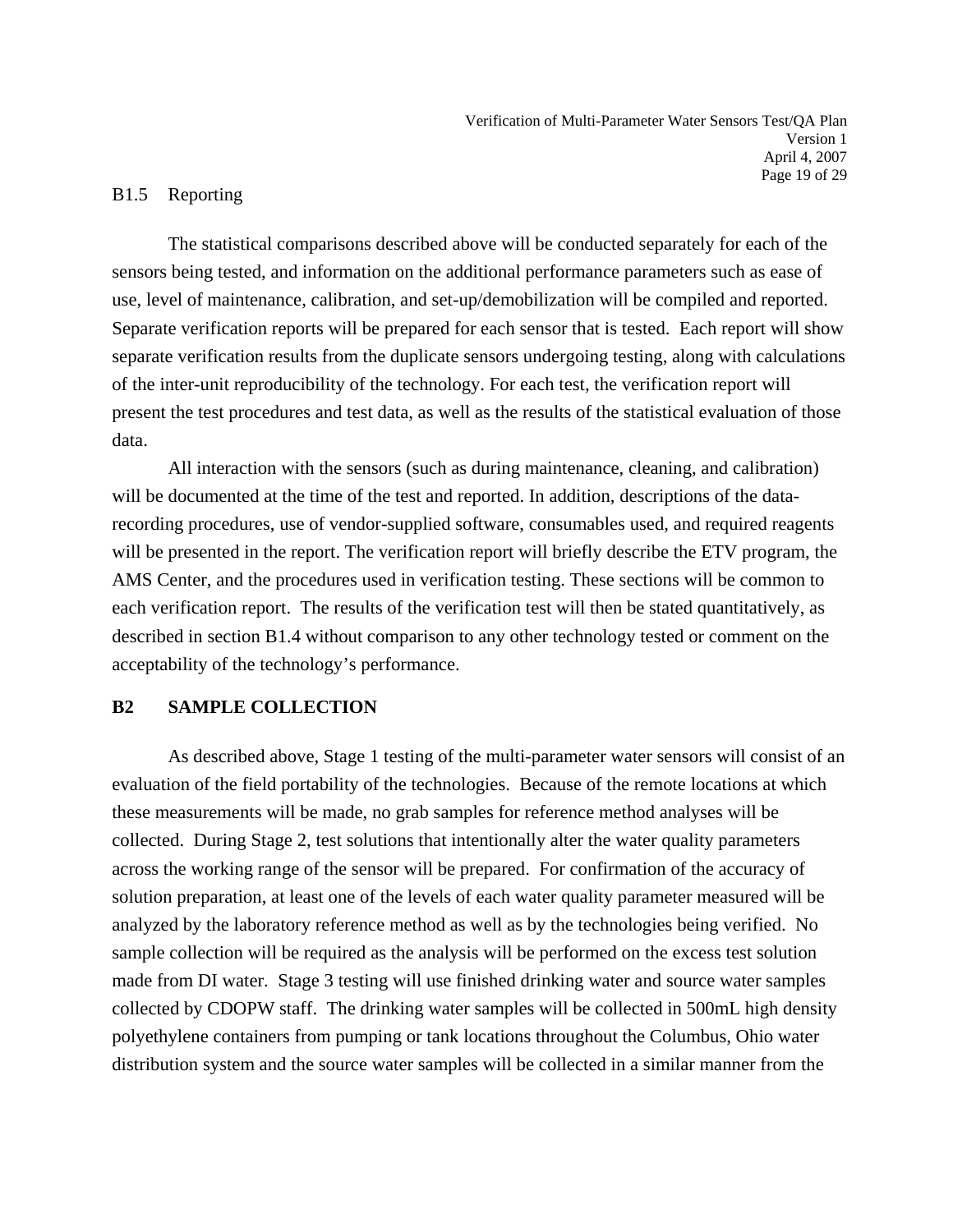source water intake at the Parsons Avenue (ground) and Dublin Road (surface) Columbus water treatment plants.

#### **B3 SAMPLE HANDLING AND CUSTODY REQUIREMENTS**

 Sample custody will be documented throughout collection and analysis of the test samples. A chain-of-custody form will include details about the sample such as the time, date, location, and person collecting the sample. The chain-of-custody form will track sample release from the sampling location to the analysis laboratory. Each chain-of-custody form will be signed by the person relinquishing samples once that person has verified that the chain-of-custody form is accurate. Upon arrival at the analysis laboratory, chain-of-custody forms will be signed by the person receiving the samples (if different from the sample collector) once that person has verified that all samples identified on the chain-of-custody forms are present. Copies of all chain-ofcustody forms will be delivered to the Verification Test Coordinator and maintained with the test records.

#### **B4 LABORATORY REFERENCE METHODS**

 Table 3 provides the standard laboratory methods that will be used for the reference analyses during this verification test. Also included in the table is each method's detection limit and the allowable percent difference (%D) for PE and duplicate reference samples. The analyses will be performed by CDOPW or Battelle technical staff. For reference measurements that are made at CDOPW, CDOPW is responsible for providing any necessary calibrated instrumentation, performing all method QA/QC, and providing calibration records for any instrumentation used. The CDOPW will provide Battelle all reference sample data daily upon obtaining results.

## **B5 QUALITY CONTROL AUDITS AND REQUIREMENTS**

One duplicate sample analysis will be required by each standard reference method on each day that sample analyses are performed. The percent relative standard deviation (%RSD) of the duplicate measurements will be required to be within the acceptable tolerances provided in Table 3.Samples producing results not meeting these requirements shall be reanalyzed by the reference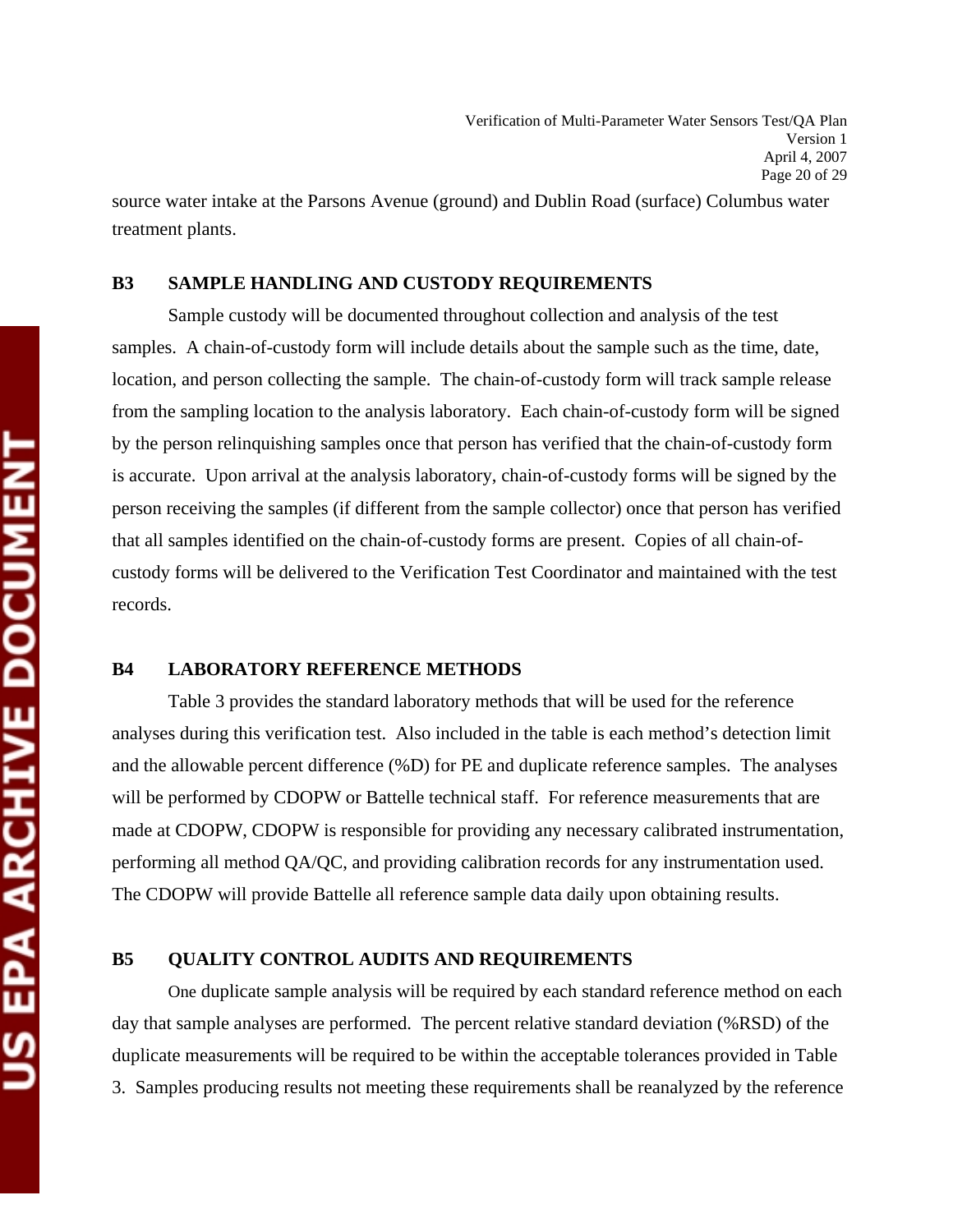method. If the results are still outside the required tolerance, the reference instrument will be recalibrated (if applicable) and/or the reference samples reanalyzed. If the outlying results persist, the repeat of the appropriate parts of the verification test or use of a different reference instrument may be considered. DI water blanks will be required each day for the ammonia, calcium, chlorine, and monochloramine reference

| <b>Parameter</b>                        | <b>Method</b>               | <b>Method</b><br><b>Description</b> | <b>Method Detection</b><br>Limits | Acceptable<br><b>Duplicate and PE</b><br><b>Tolerance</b> |
|-----------------------------------------|-----------------------------|-------------------------------------|-----------------------------------|-----------------------------------------------------------|
| Ammonia                                 | SM 4500-NH $_3^3$           | ion selective<br>electrode          | $0.03$ mg/L                       | 25%                                                       |
| Calcium                                 | EPA 215.2 <sup>4</sup>      | titration                           | $0.5 \text{ mg/L}$                | 25%                                                       |
| Conductivity                            | $SM 2510^5$                 | probe                               | $2 \mu m$ ho                      | 25%                                                       |
| Free Chlorine                           | SM 4500-Cl- $G6$            | colorimetric                        | $0.01$ mg/L as $Cl2$              | 25%                                                       |
| Monochloramine                          | $SM$ 4500-Cl-G <sup>6</sup> | colorimetric                        | $0.01$ mg/L as NH <sub>2</sub> Cl | 25%                                                       |
| Oxidation<br><b>Reduction Potential</b> | $SM$ 2580- $B$ <sup>7</sup> | probe                               | NA.                               | 25%                                                       |
| pH                                      | EPA 150.1 <sup>8</sup>      | probe                               | NA                                | $\pm 0.3$ pH units                                        |
| Temperature                             | EPA 170.1 <sup>9</sup>      | probe                               | NA.                               | $\pm 1$ °C                                                |
| <b>Total Alkalinity</b>                 | EPA 310.1 <sup>10</sup>     | titration                           | $20 \text{ mg/L}$                 | 25%                                                       |

|  |  | <b>Table 3. Reference Methods</b> |  |
|--|--|-----------------------------------|--|
|--|--|-----------------------------------|--|

NA – not applicable due to nature of that water quality parameter

analyses. The blank reference method results for these water quality parameters are required to be less than the method detection limit. For the other measurements, there is no conclusive blank reading in DI water making the blank analysis of little use. One DI water blank will be analyzed using the technologies being verified for every 20 samples analyzed to confirm the absence of reagent contamination.

## **B6 INSTRUMENT/EQUIPMENT TESTING, INSPECTION, AND MAINTENANCE**

 The instruments used for the reference analyses (as allowed by the standard methods) will be tested and inspected as per the instrument manuals, the standard operating procedures of the CDOPW or the standard methods being used to make each measurement. If Battelle or CDOPW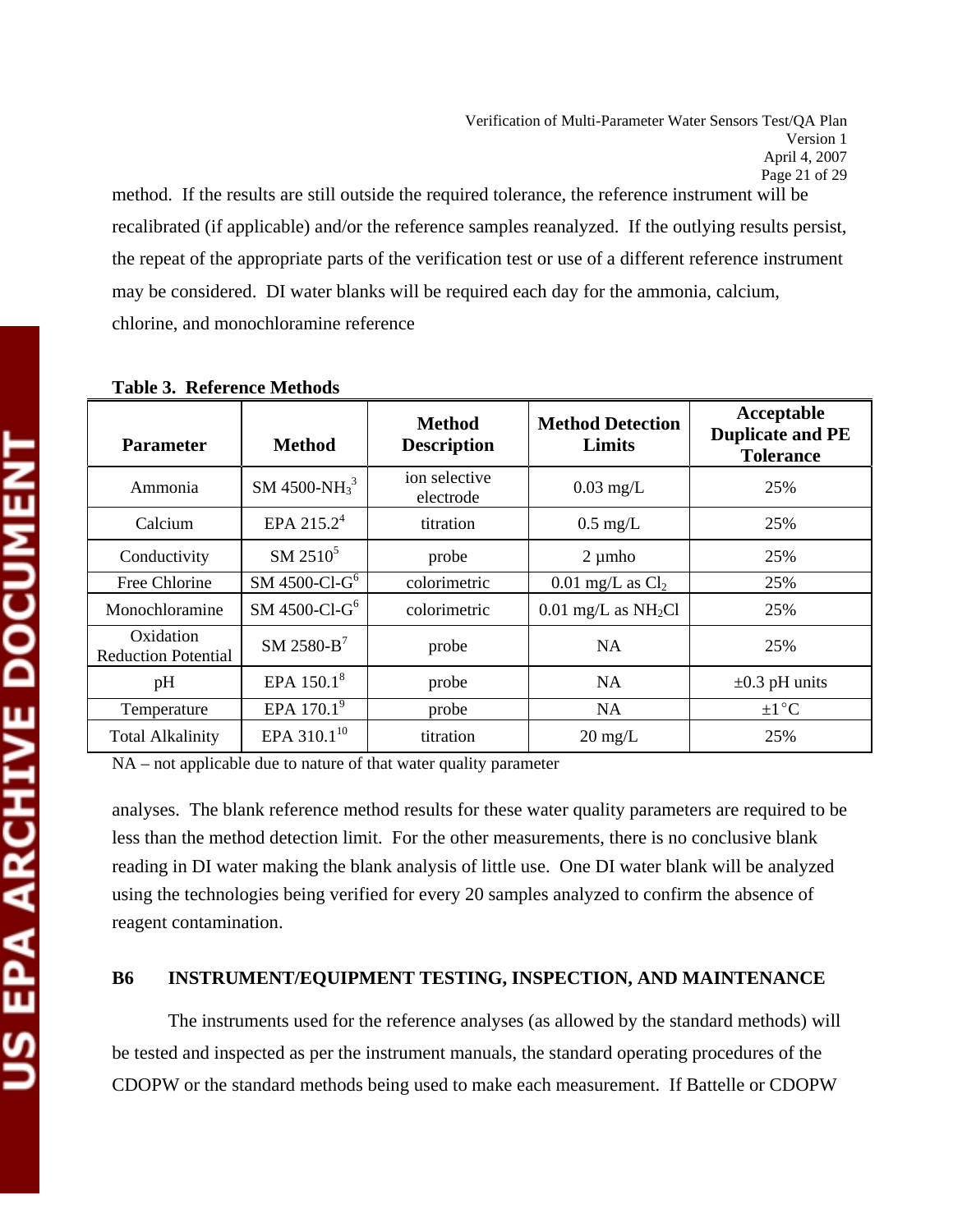the vendor. Otherwise, operation and maintenance will be the responsibility of the vendor.

#### **B7 INSTRUMENT CALIBRATION AND FREQUENCY**

 The instruments used for the reference analyses (as allowed by the standard methods listed in Table 3) will be calibrated per the instrument manual, the standard reference methods being used to make each measurement or the standard operating procedures of the analysis laboratory. If the sensor being verified is being operated by Battelle or CDOPW, the vendor will provide the verification staff with a checklist of tasks to be completed daily to properly maintain each sensor. All calibrations performed will be documented by Battelle in the project LRB.

 Calibration of the multi-parameter water sensors will be done for each measured parameter as often as suggested by the vendor. Vendors will be required to supply the necessary calibration solutions and devices specific to the sensors being verified. Balances and pipettes used during test solution preparation will be maintained and calibrated as required by the Battelle or CDOPW standard operating procedures which will be reviewed by the Battelle Quality Manager prior to the verification test.

#### **B8 INSPECTION/ACCEPTANCE OF SUPPLIES AND CONSUMABLES**

 All materials, supplies, and consumables will be ordered by the Verification Test Coordinator or designee from Battelle or CDOPW. Where possible, Battelle will rely on sources of materials and consumables that have been used previously as part of ETV verification testing without problems. Battelle will also rely on previous experience or recommendations from CDOPW technical staff to guide selection of manufacturers and materials. The manufacturer's criteria for acceptance/purity will be required to be met.

## **B9 NON-DIRECT MEASUREMENTS**

Data published previously in the scientific literature will not be used during this verification test.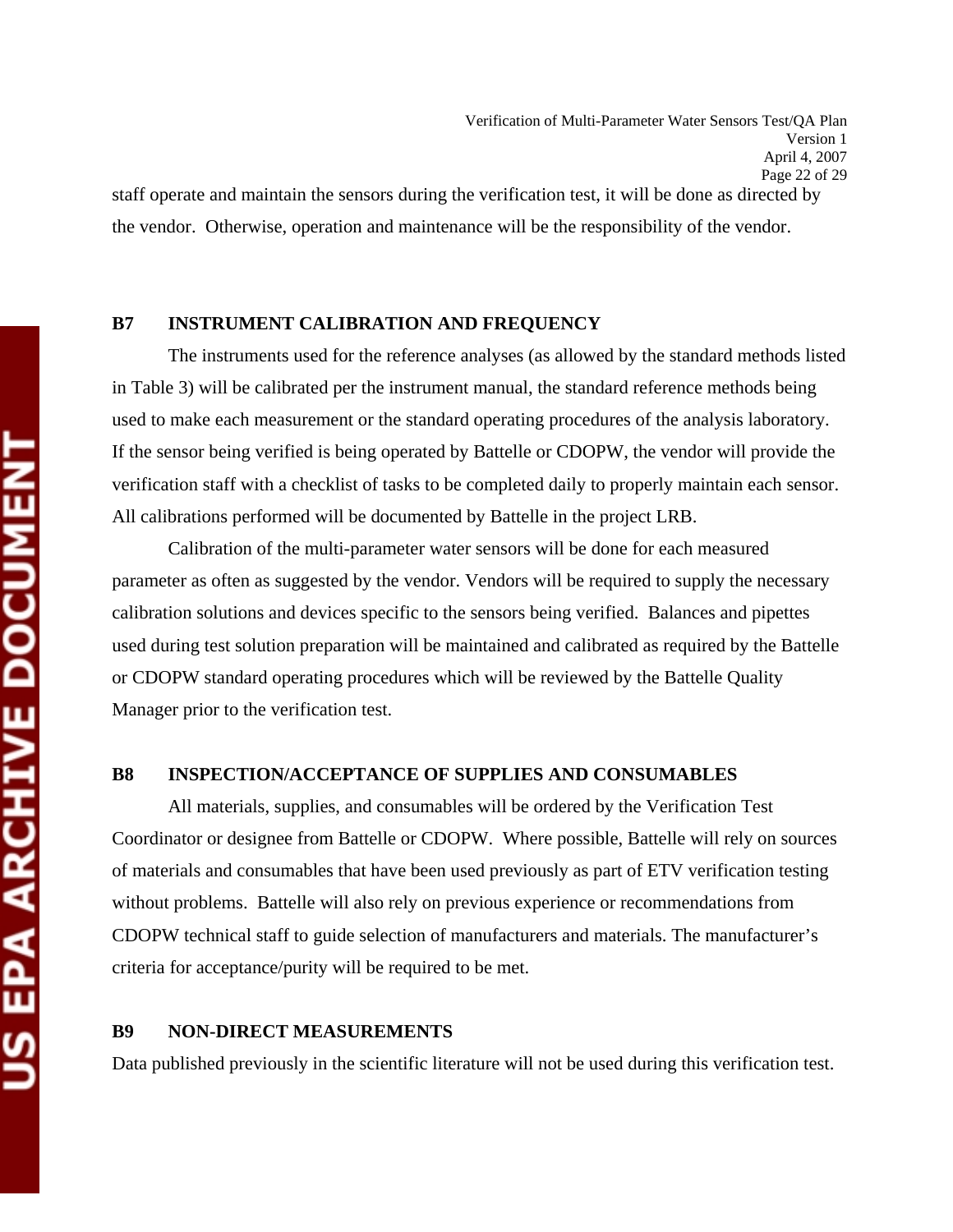#### **B10 DATA MANAGEMENT**

 Various types of data will be acquired and recorded electronically or manually by verification staff during this verification test. Table 4 summarizes the type of data to be recorded. All data and observations for the operation of the sensors will be documented by the vendors or verification staff on data sheets or in LRBs. Results from the laboratory reference instruments will be compiled by verification staff in electronic format and submitted to the Verification Test Coordinator upon obtaining results.

 Records received by or generated by any of the verification staff during the verification test will be reviewed by a Battelle staff member within two weeks of receipt or generation, respectively, before the records are used to calculate, evaluate, or report verification results. If a Battelle staff member generated the record, this review will be performed by a Battelle technical staff member involved in the verification test, but not the staff member that originally received or generated the record. The review will be documented by the person performing the review by adding his/her initials and date to the hard copy of the record being reviewed. In addition, data calculations performed by verification staff will be spot-checked by Battelle technical staff to ensure that calculations are performed correctly. Calculations to be checked include any statistical calculations described in this test/QA plan. The data obtained from this verification test will be compiled and reported independently for each multi-parameter water sensor. Results for multi-parameter water sensors from different vendors will not be compared with each other.

 During the course of any assessment or audit, the Battelle Quality Manager will inform the technical staff of any immediate corrective action that should be taken. If serious quality problems exist, the Battelle Quality Manager will notify the Battelle AMS Center Manager who is authorized to stop work. Once the assessment report has been prepared, the Verification Test Coordinator will ensure that a response is provided for each adverse finding or potential problem, and will implement any necessary follow-up corrective action. The Battelle Quality Manager will ensure that follow-up corrective action has been taken.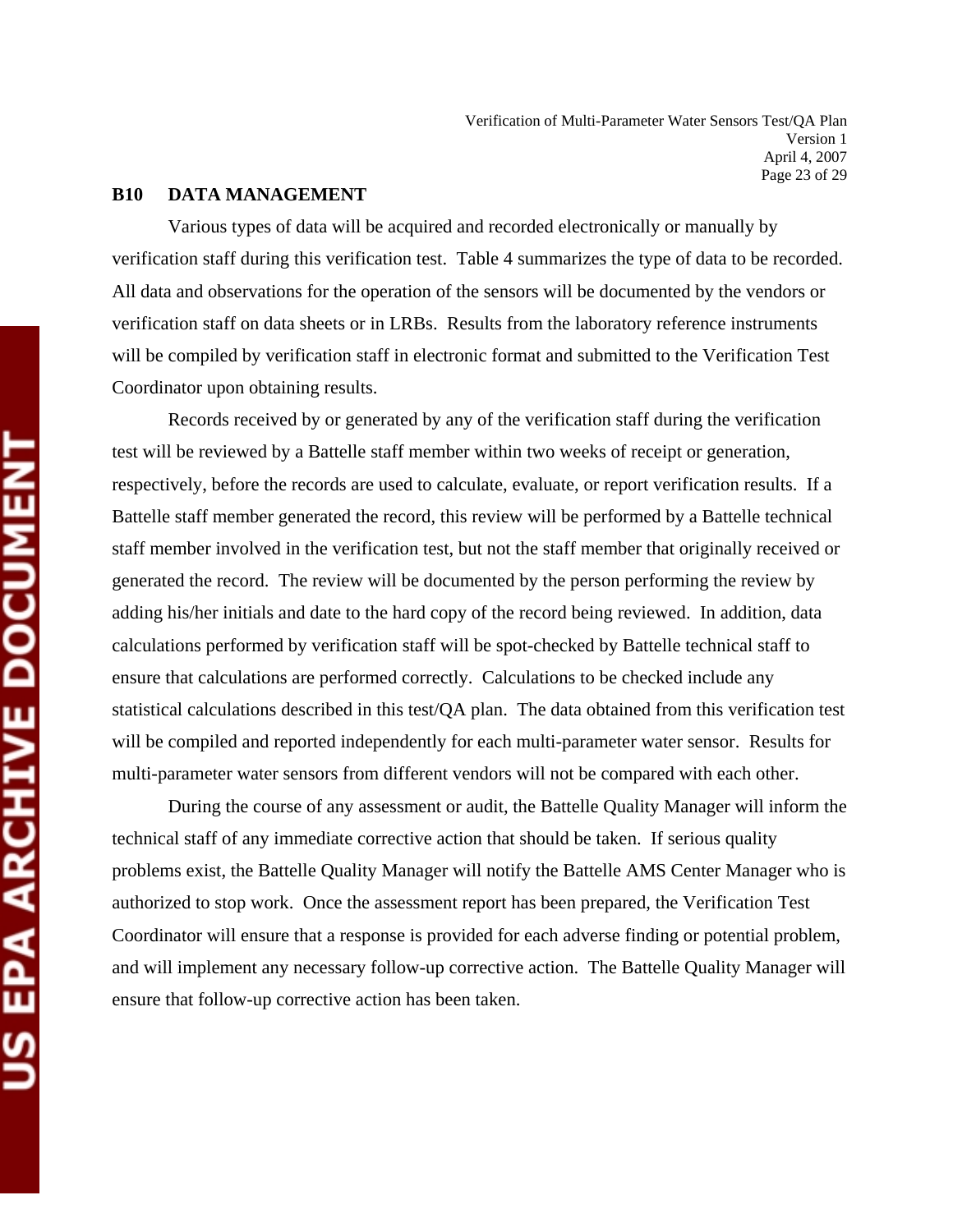| Data to Be<br><b>Recorded</b>                  | <b>Where Recorded</b>                                                                                                                                                       | <b>How Often</b><br><b>Recorded</b>                                                                | By<br>Whom                               | <b>Disposition of Data</b>                                                                                  |
|------------------------------------------------|-----------------------------------------------------------------------------------------------------------------------------------------------------------------------------|----------------------------------------------------------------------------------------------------|------------------------------------------|-------------------------------------------------------------------------------------------------------------|
| Dates, times, and<br>details of test<br>events | ETV data sheets<br>and testing<br>notebook                                                                                                                                  | Start/end of test, and<br>at each change of a<br>test parameter                                    | EPA,<br>Battelle,<br>and<br><b>CDOPW</b> | Used to<br>organize/check test<br>results; manually<br>incorporated in data<br>spreadsheets as<br>necessary |
| Calibration<br>information                     | ETV data sheets<br>and testing<br>notebook                                                                                                                                  | Prior to sample<br>preparation                                                                     | EPA,<br>Battelle,<br>and<br><b>CDOPW</b> | Manually<br>incorporated in data<br>spreadsheets as<br>necessary                                            |
| Multi-parameter<br>water sensor<br>results     | Recorded<br>electronically by<br>each monitor and<br>then downloaded<br>and emailed to<br><b>Verification Test</b><br>Coordinator daily<br>for CDOPW and<br>weekly for EPA. | Recorded<br>continuously.                                                                          | EPA,<br>Battelle,<br>and<br><b>CDOPW</b> | Comma delimited<br>text files.                                                                              |
| Reference method<br>procedures                 | <b>ETV</b> laboratory<br>record books, or<br>data recording<br>forms                                                                                                        | Throughout sample<br>analysis process;<br>sent to Battelle daily<br>upon completion of<br>analyses | EPA,<br>Battelle,<br>and<br><b>CDOPW</b> | Transferred to<br>spreadsheets or<br>laboratory record<br>book                                              |

## **Table 4. Summary of Data Recording Process**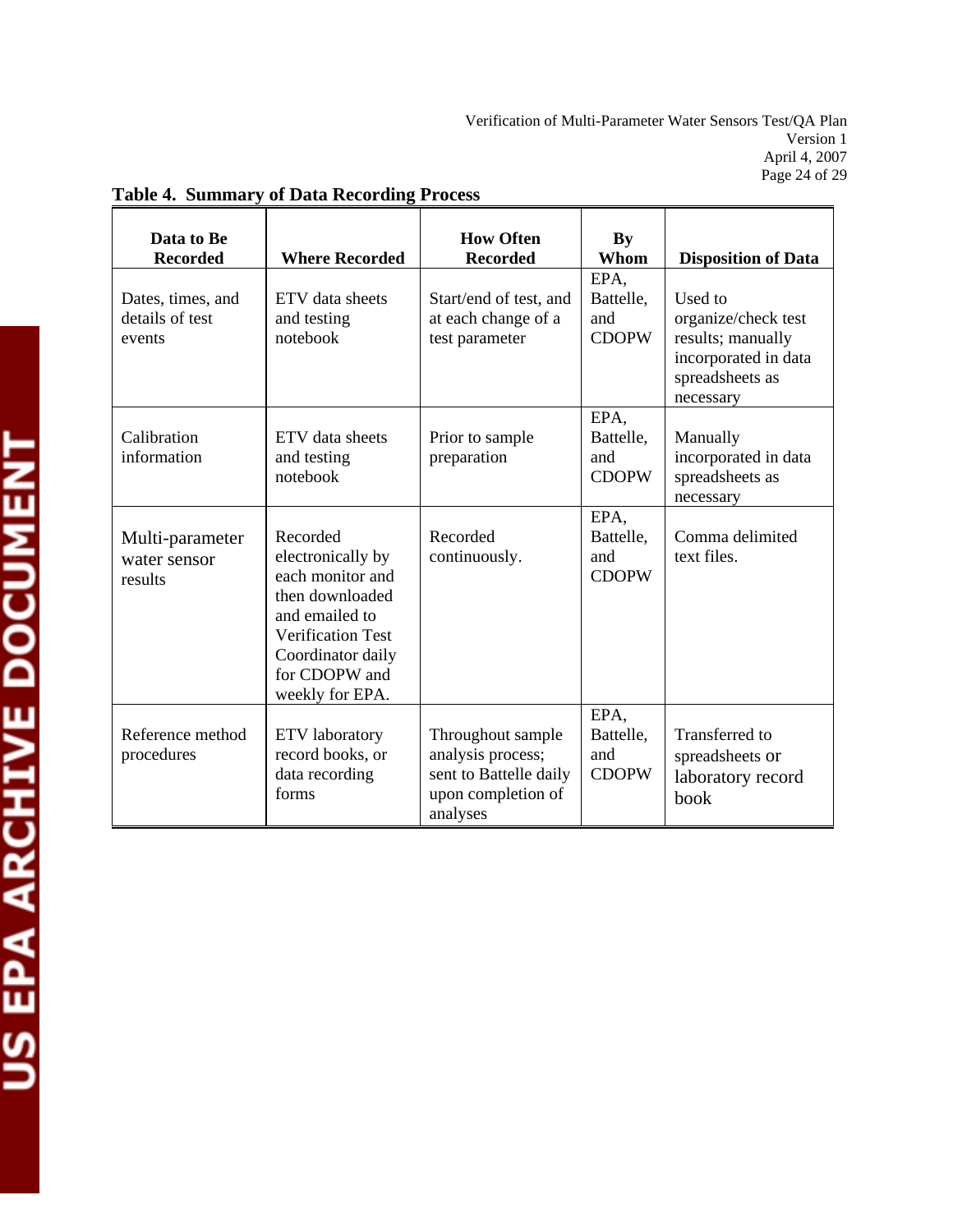#### **SECTION C**

#### **ASSESSMENT AND OVERSIGHT**

#### **C1 ASSESSMENTS AND RESPONSE ACTIONS**

 Every effort will be made in this verification test to anticipate and resolve potential problems before the quality of performance is compromised. One of the major objectives of the test/QA plan is to establish mechanisms necessary to ensure this. Internal quality control measures described in this test/QA plan, which is peer reviewed by a panel of outside experts, implemented by the technical staff and monitored by the Verification Test Coordinator, will give information on data quality on a day-to-day basis. The responsibility for interpreting the results of these checks and resolving any potential problems resides with the Verification Test Coordinator. Technical staff have the responsibility to identify problems that could affect data quality or the ability to use the data. Any problems that are identified will be reported to the Verification Test Coordinator, who will work with the Battelle Quality Manager to resolve any issues. Action will be taken to control the problem, identify a solution to the problem, and minimize losses and correct data, where possible. Battelle will be responsible for ensuring that the following audits are conducted as part of this verification test.

#### C1.1 Performance Evaluation Audits

 A PE audit will be conducted to assess the quality of the reference measurements made in this verification test. Each type of reference measurement will be compared with an independent instrument or a NIST-traceable standard that is independent of those used during the testing as part of the PE audit. The results of the PE audit must be within the acceptable tolerances provided in Table 3. If the results do not meet this requirement, they will be repeated. If the outlying results persist, a change in reference instrument, and a repeat of the PE audit will have to be performed. This audit will be performed once at the start of the verification test, and will be the responsibility of the Verification Test Coordinator or designee.

#### C1.2 Technical Systems Audits

 The Battelle Quality Manager will perform a technical systems audit (TSA) at least once during this verification test. The purpose of this audit is to ensure that the verification test is being performed in accordance with the AMS Center  $QMP<sup>1</sup>$ , this test/ $QA$  plan, published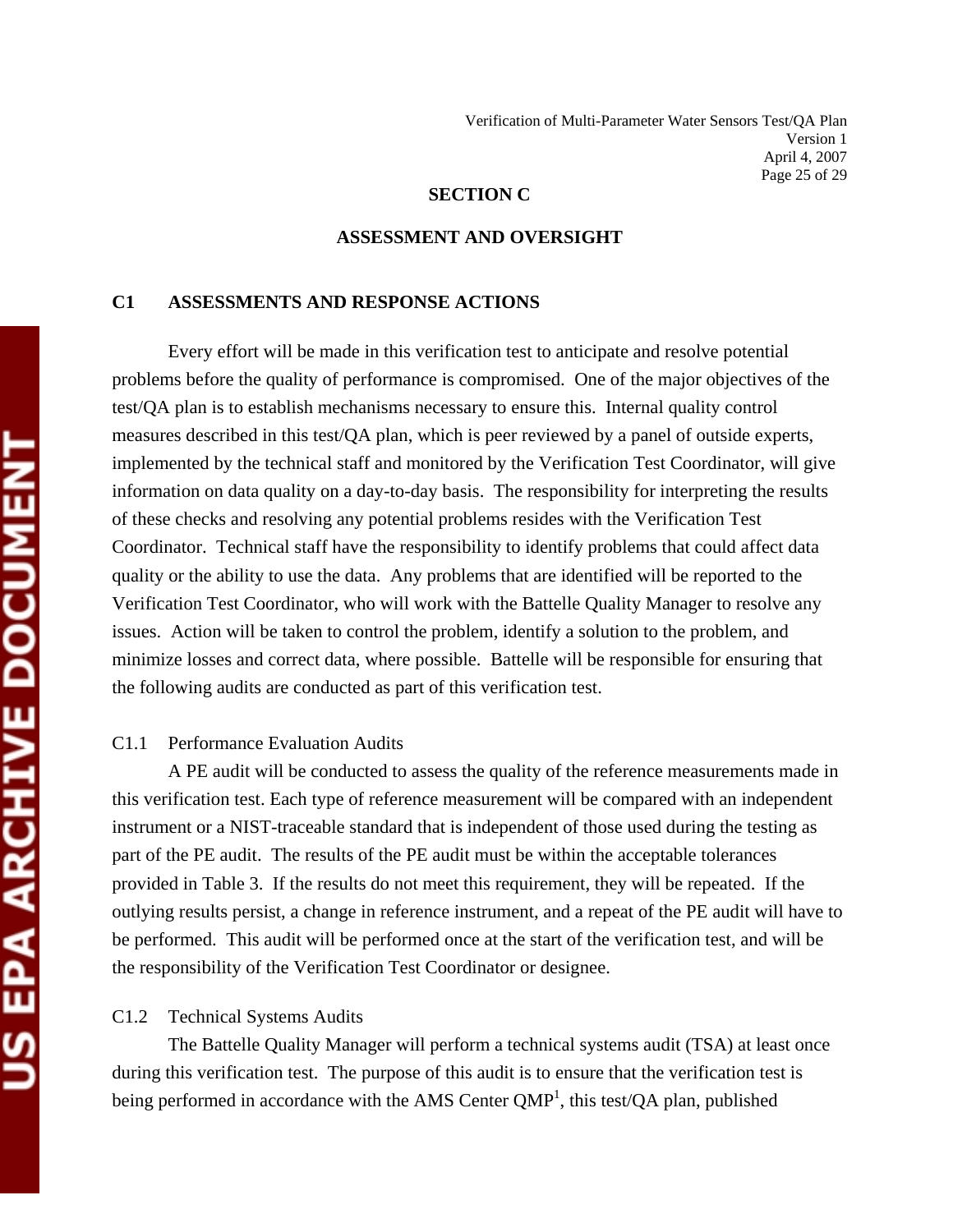Verification of Multi-Parameter Water Sensors Test/QA Plan Version 1 April 4, 2007 Page 26 of 29

reference methods, and any standard operating procedures (SOPs) used by the CDOPW. In this audit, the Battelle Quality Manager, or designee, may review the reference methods used, compare actual test procedures to those specified or referenced in this plan, and review data acquisition and handling procedures. A TSA report will be prepared, including a statement of findings and the actions taken to address any adverse findings. The EPA AMS Center Quality Manager will receive a copy of Battelle's TSA report. At EPA's discretion, EPA QA staff may also conduct an independent on-site TSA during the verification test. The TSA findings will be communicated to technical staff at the time of the audit and documented in a TSA report.

C1.3 Data Quality Audits

 The Battelle Quality Manager or designee will audit at least 10% of the verification data acquired in the verification test. The Battelle Quality Manager will trace the data from initial acquisition, through reduction and statistical comparisons, to final reporting. All calculations performed on the data undergoing the audit will be checked.

## C1.4 QA/QC Reporting

 Each assessment and audit will be documented in accordance with Section 3.3.4 of the AMS Center  $QMP<sup>1</sup>$ . The results of the TSA will be submitted to EPA. Assessment reports will include the following:

- Identification of any adverse findings or potential problems
- Response to adverse findings or potential problems
- Recommendations for resolving problems
- Confirmation that solutions have been implemented and are effective
- Citation of any noteworthy practices that may be of use to others.

## **C2 REPORTS TO MANAGEMENT**

 The Battelle Quality Manager, during the course of any assessment or audit, will identify to the technical staff performing experimental activities any immediate corrective action that should be taken. If serious quality problems exist, the Battelle Quality Manager is authorized to notify the Battelle AMS Center Manager who will issue the stop work. Once the assessment report has been prepared, the Verification Test Coordinator will ensure that a response is provided for each adverse finding or potential problem and will implement any necessary follow-up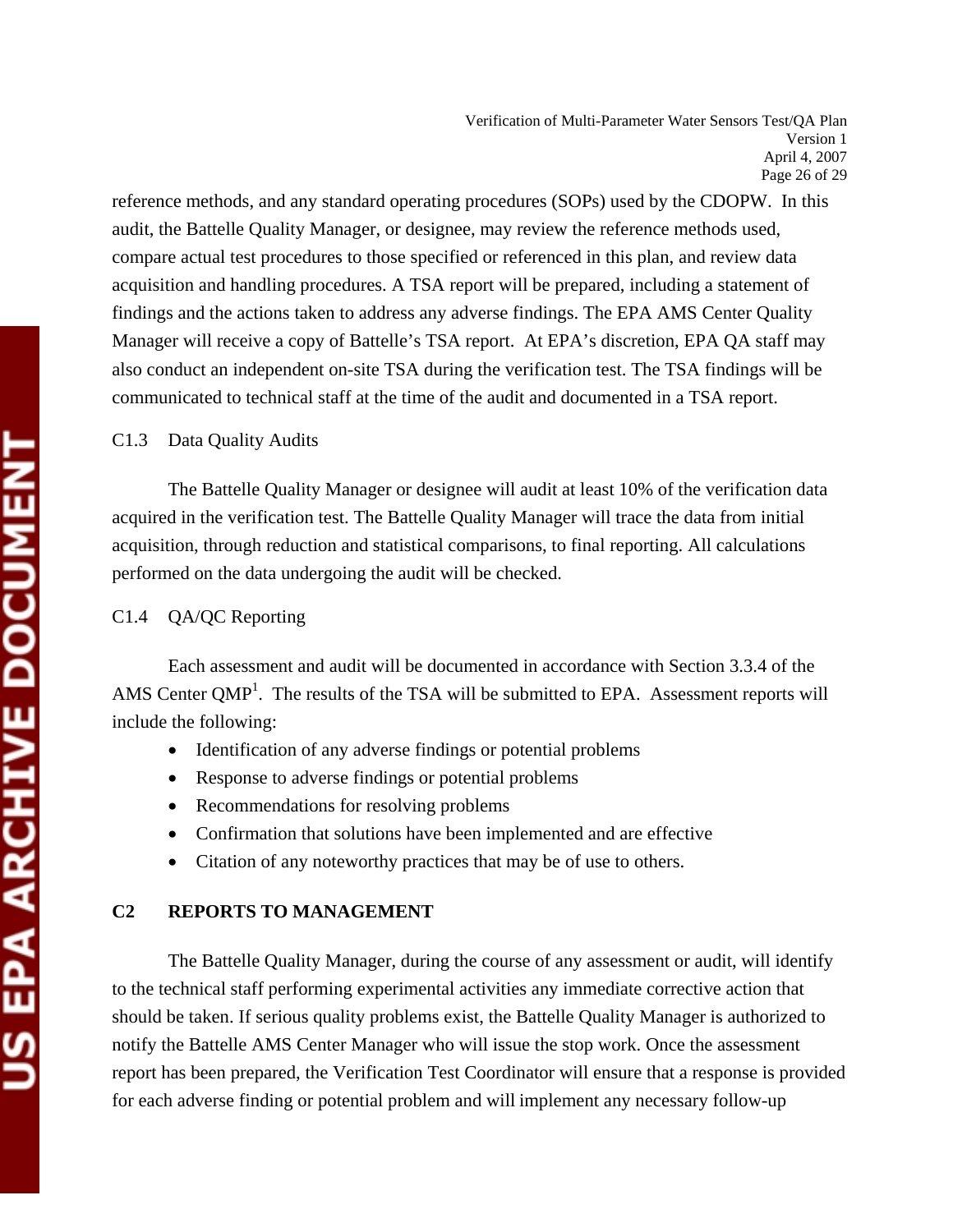corrective action. The Battelle Quality Manager will ensure that follow-up corrective action has been taken. The test/QA plan and final report are reviewed by EPA AMS Center QA staff and the EPA AMS Center program management staff. Upon final review and approval, both documents will then be posted on the ETV website (www.epa.gov/etv).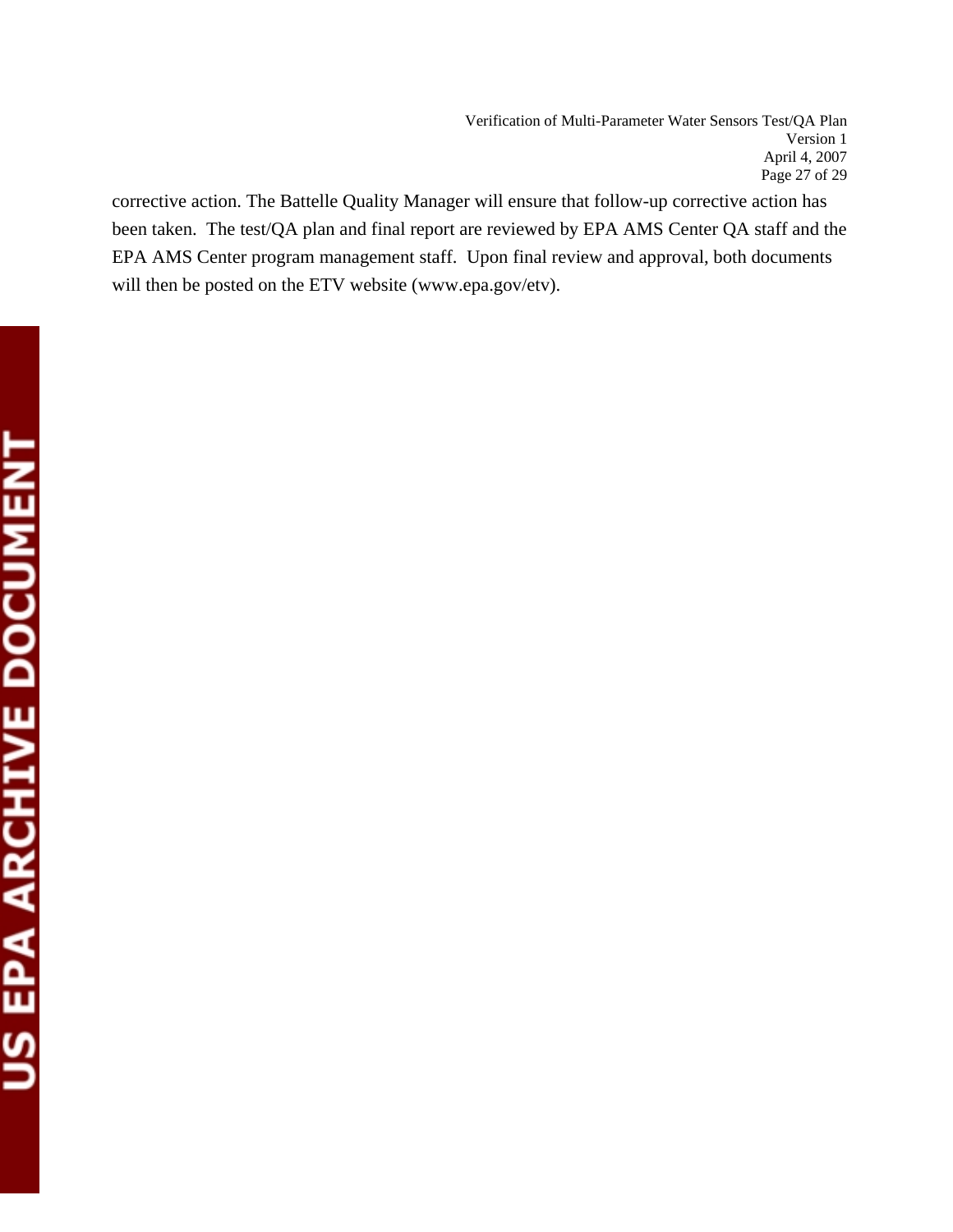#### **SECTION D**

#### **DATA VALIDATION AND USABILITY**

#### **D1 DATA REVIEW, VALIDATION, AND VERIFICATION REQUIREMENTS**

 The key data review requirements for the verification test are the collection of QC samples as outlined in the test/QA plan, a comparison of field data sheet comments against final data to flag any suspect data, and a review of final data to resolve any questions about apparent outliers. The QA audits, as described within this document are designed to assure the quality of this data.

#### **D2 VALIDATION AND VERIFICATION METHODS**

 Section C of this test/QA plan provides a description of the validation safeguards employed for this verification test. Data validation and verification efforts include the analysis of QC samples as required in this document, and the performance of TSA and PE audits as described in Section C.

#### **D3 RECONCILIATION WITH USER REQUIREMENTS**

 This test/QA plan and the resulting ETV verification report(s) will be subjected to review by the multi-parameter water sensor vendors, EPA, and expert peer reviewers. These reviews will assure that this test/QA plan and the resulting verification report(s) meet the needs of potential users of the multi-parameter water sensors. Performance data for the multi-parameter water sensors, collected under conditions where the quality control requirements for the duplicate and PE audit samples shown in Table 3 were met, will be presented in the final verification report without any further comment. Performance data and reference measurements that do not meet these criteria will be noted and a discussion of the possible impact of the failed requirements on the performance evaluation will be presented in the final verification report. The final verification report(s) will be submitted to EPA in MS Word and Adobe portable document format (PDF) and subsequently posted on the ETV website.